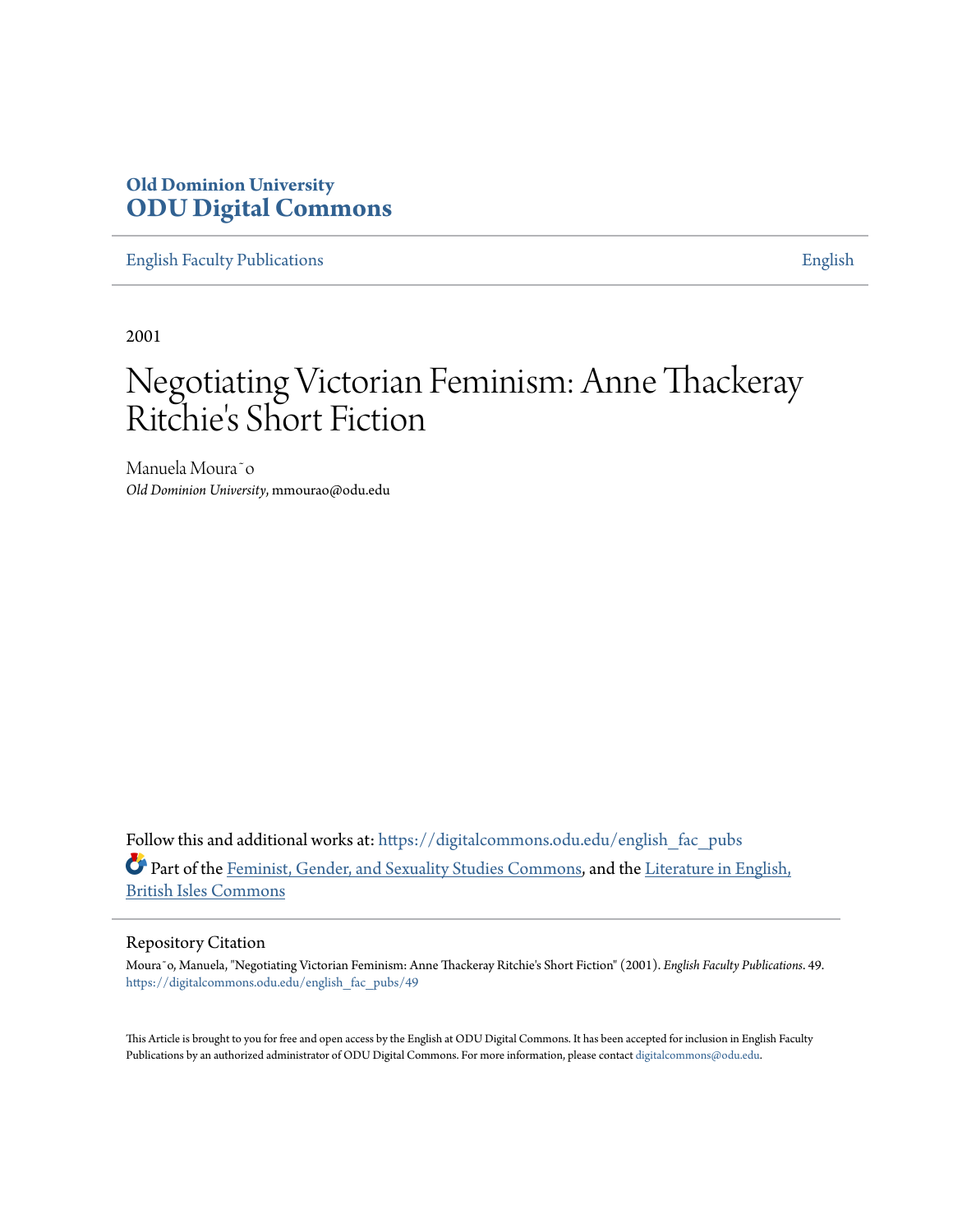**NOTE:** This is a pre-copyedited version of an article accepted for publication in Tulsa Studies in *Women's Literature*. For citation purposes, please consult the definitive publisher-authenticated **version, which can be accessed through Project MUSE, through JSTOR (five years after** publication), or through the paper journal. If you do not have access to these resources, please contact **tswl@utulsa.edu.** Copyright is held by the University of Tulsa, and all rights to reproduction are reserved.

### Negotiating Victorian Feminism: Anne Thackeray Ritchie's Short Fiction

Manuela Mourão

*Old Dominion University*

She read the review of a novel, of a new book of poetry, and then she turned to an essay. It was something about women and marrying, about feebleness, and inaptitude, and missing their vocation.  $\dots$ 

Anne Thackeray Ritchie, *The Village on the Cliff<sup>1</sup>* 

Best known for her autobiographical introductions to the collected works of her father, William Makepeace Thackeray, and for her biographical essays on several famous writers, Anne Thackeray Ritchie has repeatedly been considered most important as a source of inside information regarding her famous contemporaries. From Dickens to the Brownings, from Tennyson to James, she counted many of the canonical British nineteenth- and earlytwentieth-century writers as her friends and often wrote to and about them.<sup>2</sup> The scope of her work, however, is much wider and deserves closer scrutiny than it has so far received.

Throughout her long writing career, Ritchie often focused on analyzing the social condition of Victorian women. A number of her essays strive to represent women as capable, indeed as potentially the intellectual equals of men, and they carefully depict the social position of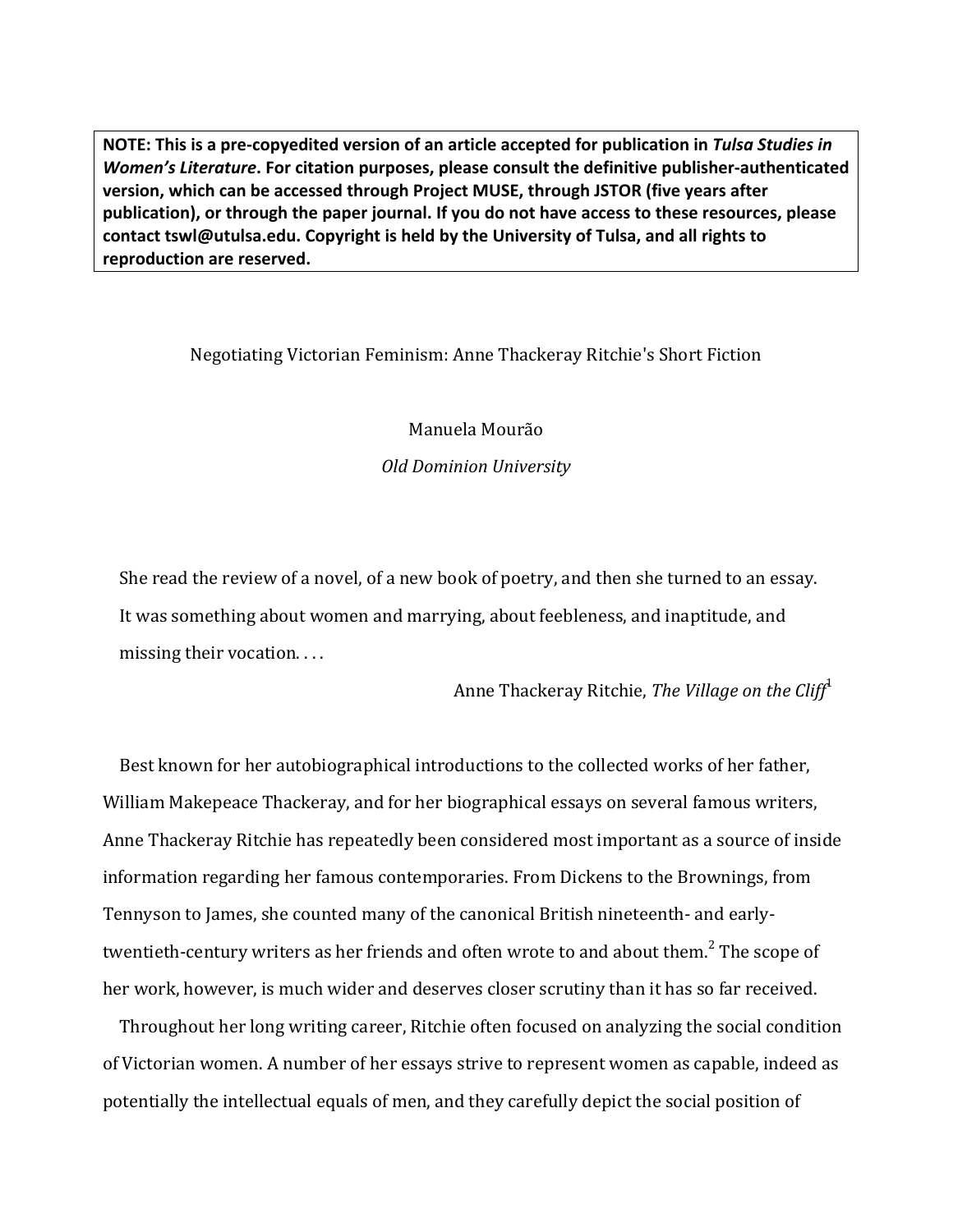unmarried women in a positive light, challenging the traditional view of the spinster as pitiful. $3$  Her fiction is also centrally concerned with this theme, and her novels question Victorian ideologies of marriage and domesticity, offering subtly subversive interrogations of the Victorian female Bildungsroman. $4$ 

But Ritchie never openly embraced a feminist identity. As I have argued before, her writing consistently exhibits the tensions and ambivalences typical of Victorian women writers who sought to denounce Victorian gender ideologies but who felt constrained by social pressure to conform. A survey of the entire corpus of her work reveals how ambivalent Ritchie remained not only about creating unquestionably strong-willed, independent women characters, but also about suggesting that women should embrace exclusively traditional female roles and necessarily seek a husband and raise a family. Most of Ritchie's work offers compelling evidence of her struggle to create representations that, without being too radical, undermined, among other things, the ideological assumptions of Victorian notions about marriage. Several of the strategies that allowed her to test the boundaries of Victorian convention have already been discussed; $<sup>5</sup>$  still, much work remains to be done to explore</sup> those strategies more fully and to evaluate their importance within the scope of both Ritchie's writings and the feminine writing tradition that she so valued.<sup>6</sup>

Critics have noted that one of the most characteristic and effective elements of her prose is an impressionistic quality that anticipates the modernist prose of Virginia Woolf and Henry James. Most recently, Esther Schwartz-McKinzie has commented on how critics "credited Ritchie during her lifetime with an interesting and pleasing style—a combination of precision and 'diffuseness,' of realism and impressionism—that was uniquely her own."<sup>7</sup> In her essay "The Thackeray Connection: Virginia Woolf's Aunt Anny," Carol Hanbery MacKay points out that Ritchie "looked ahead to Modernist modes of narrating consciousness," and emphasizes that Ritchie and Woolf "shared [an] impressionistic style," which, she argues, was a "conscious choice."<sup>8</sup> In her introduction to *The Two Thackerays* MacKay explains that "circularity characterizes Ritchie's approach to narrative and biography because she aims for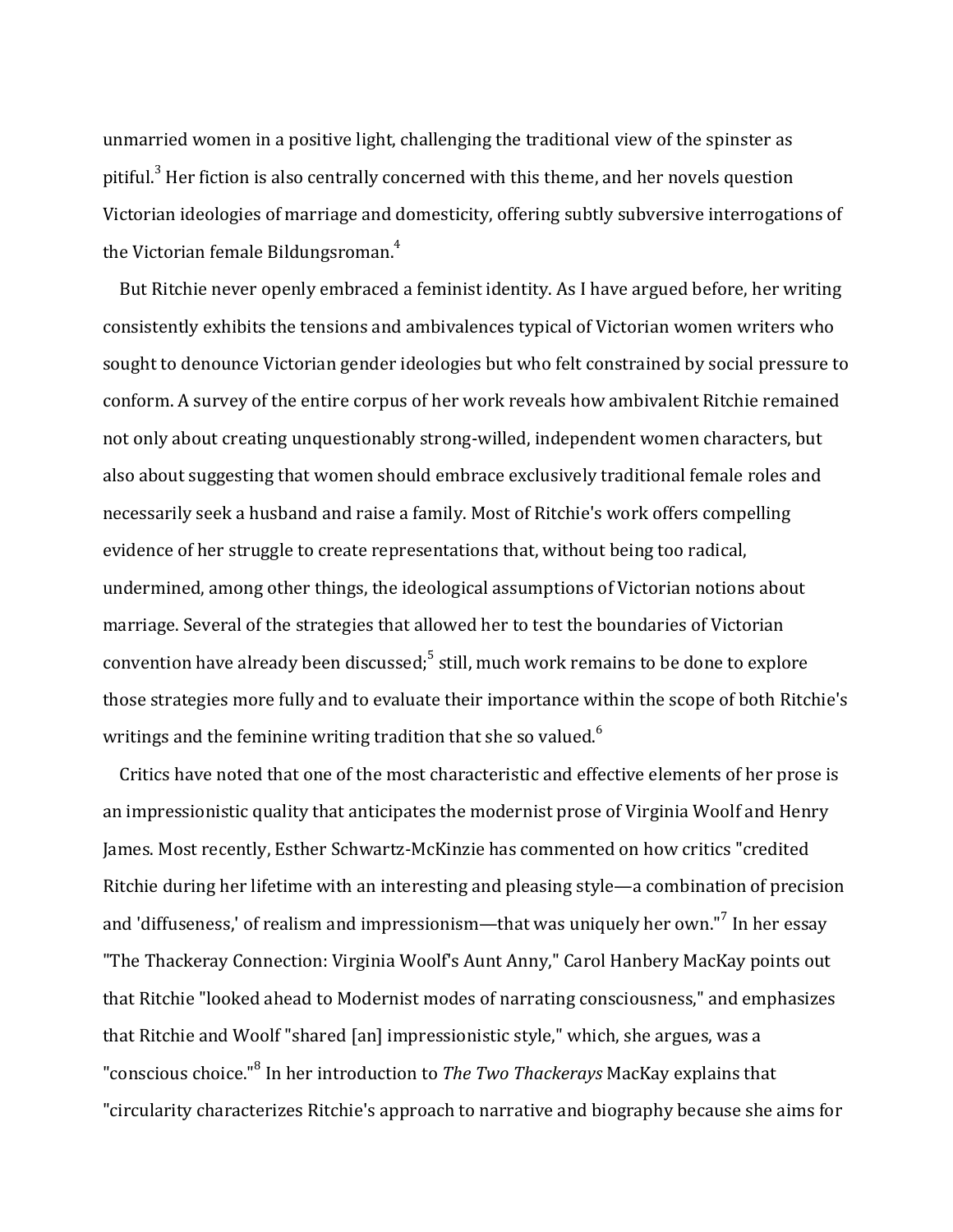mood or feeling—something that cannot be pinned down or listed chronologically but must be evoked impressionistically."<sup>9</sup>

In addition to a "pleasing" effect or a "mood," it should be stressed, Ritchie's style provides her prose with an indirection essential for her to negotiate her dual position within Victorian culture. Such indirection is further emphasized by the slightness of most of her plots. This gesture, which certainly anticipates modernism, demonstrates that, deliberately or not, Ritchie was exploring alternatives to traditional Victorian realism so as to diffuse her indictment of Victorian ideologies of marriage and thus avoid the appearance of strong opposition. A thorough analysis of her short fiction is particularly useful in this context since the tensions and ambivalences that are consistently present in all her work are highly manifest in these texts, especially in specific features of her narrative technique and in different treatments of the same recurring theme.<sup>10</sup>

"To Esther," "Sola," and "Out of the World," collected in To Esther and Other Sketches (1869), and "Da Capo," "A Postscript from a Stage Box," and "Fina's Aunt," collected in *Miss Williamson's Divagations* (1881), are stories concerned with women's choices and/or marriage.<sup>11</sup> Both thematically and formally, they are especially revealing of Ritchie's ambivalence regarding Victorian gender ideologies in general and the culture's tendency to idealize marriage and domesticity in particular. Specifically, the stories in the earlier collection introduce characters and situations that Ritchie revisits in the later collection, and, when juxtaposed, they reveal the extent to which reprising the same themes is part of Ritchie's attempt to come to terms with her own ideological position. Moreover, in revisiting the same material Ritchie experiments with different ways to narrate it. The earlier stories reveal some innovative narrative strategies but ultimately fit into Victorian realist conventions and adopt omniscience. The later stories rewrite the earlier ones by narrating them from the first person point of view of Miss Williamson, a narrator whose "divagations" anticipate modernist perspectivism.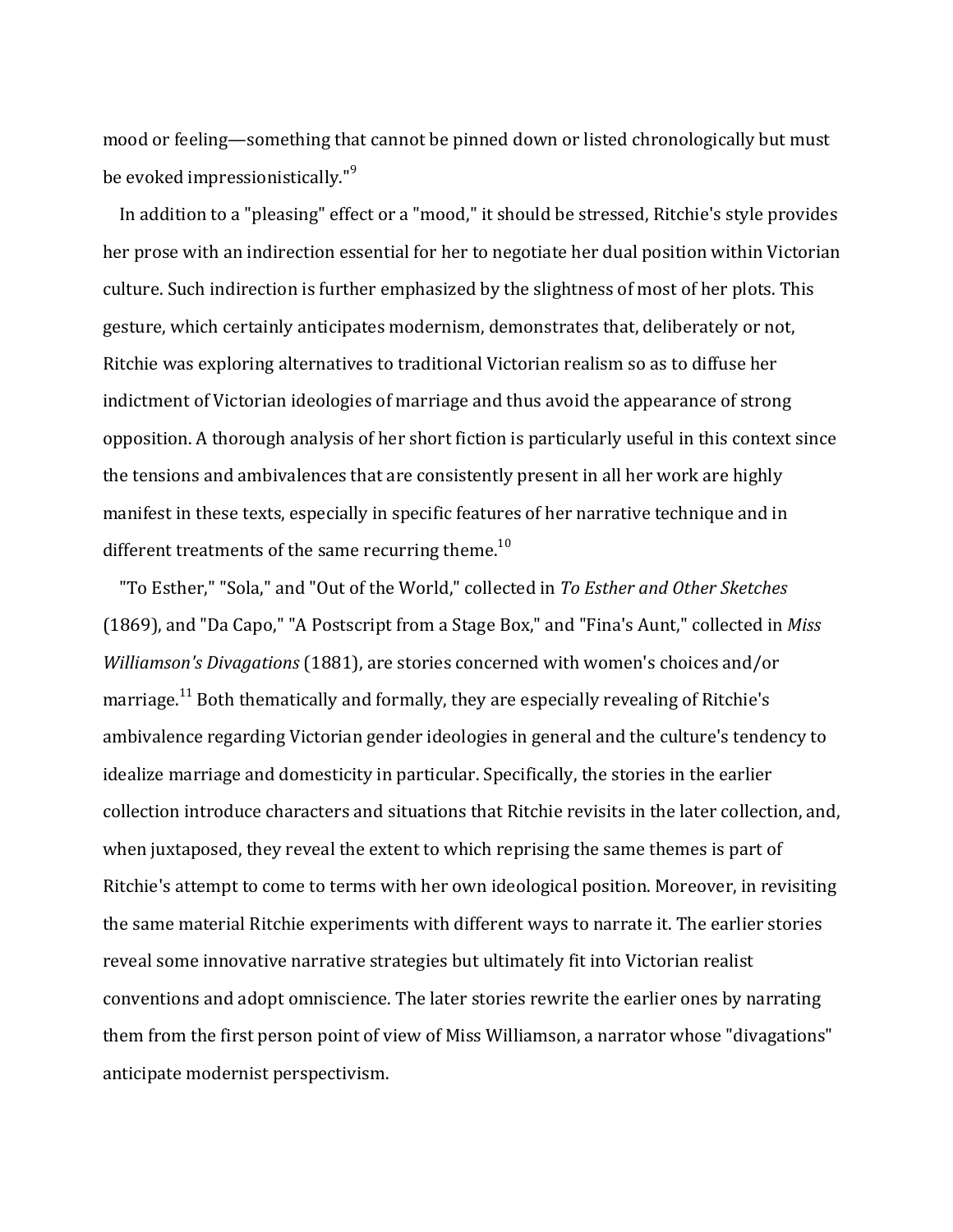Ultimately, then, Ritchie's short stories are not only effective venues for negotiating her ambivalence, but also a sort of microcosm of the shift from Victorian realism to modernist perspectivism and its attendant ideological implications. This study analyzes the short stories that best illustrate this process and explores the extent to which Ritchie's role as a transitional figure between literary movements was partly necessitated by the attempt to negotiate between feminist principles and Victorian ideologies.

#### *Ambiguous Narratives*

"To Esther" $^{12}$  introduces the central theme of Ritchie's fiction—Victorian women and their choices regarding marriage.<sup>13</sup> Having rejected Smith, a man who cares for her deeply, Esther marries a man she loves but who proves unfaithful and cruel. Seven years later, a widow with two children, Esther meets Smith again. He still cares for her, and she realizes she loves him. After a few misunderstandings, they speak their feelings for each other, and the story ends with the promise of happiness.

The happy ending notwithstanding, "To Esther" does not endorse marriage unproblematically. In this narrative, Ritchie juxtaposes Esther's choice to marry with a representation of the dangers of her conformity to stereotypical Victorian ideals of femininity and thus problematizes both. In choosing a two-part structure and two different narrators for this early fictional effort, Ritchie further signals her discomfort with the marriage plot and foreshadows the strategic importance that narrative technique (and especially point of view) would come to have in her later fictional attempts to clarify her stance and to negotiate her ambivalence. From the beginning of the story, Esther is represented as helpless, dependent, and undecided. In the first part, started in 1862 and narrated in the first person from the perspective of Smith, when he first confesses his love for her he quotes her as unable to refuse him unequivocally, though she is in love with Halbert: "`Oh, what can I say? Oh, I am so lonely. Oh, I have not one friend in the world; and now, suddenly, a helping hand is held out, and I can't—I can't push it away. Oh, don't despise. Oh, forgive me'" (p. 12). In her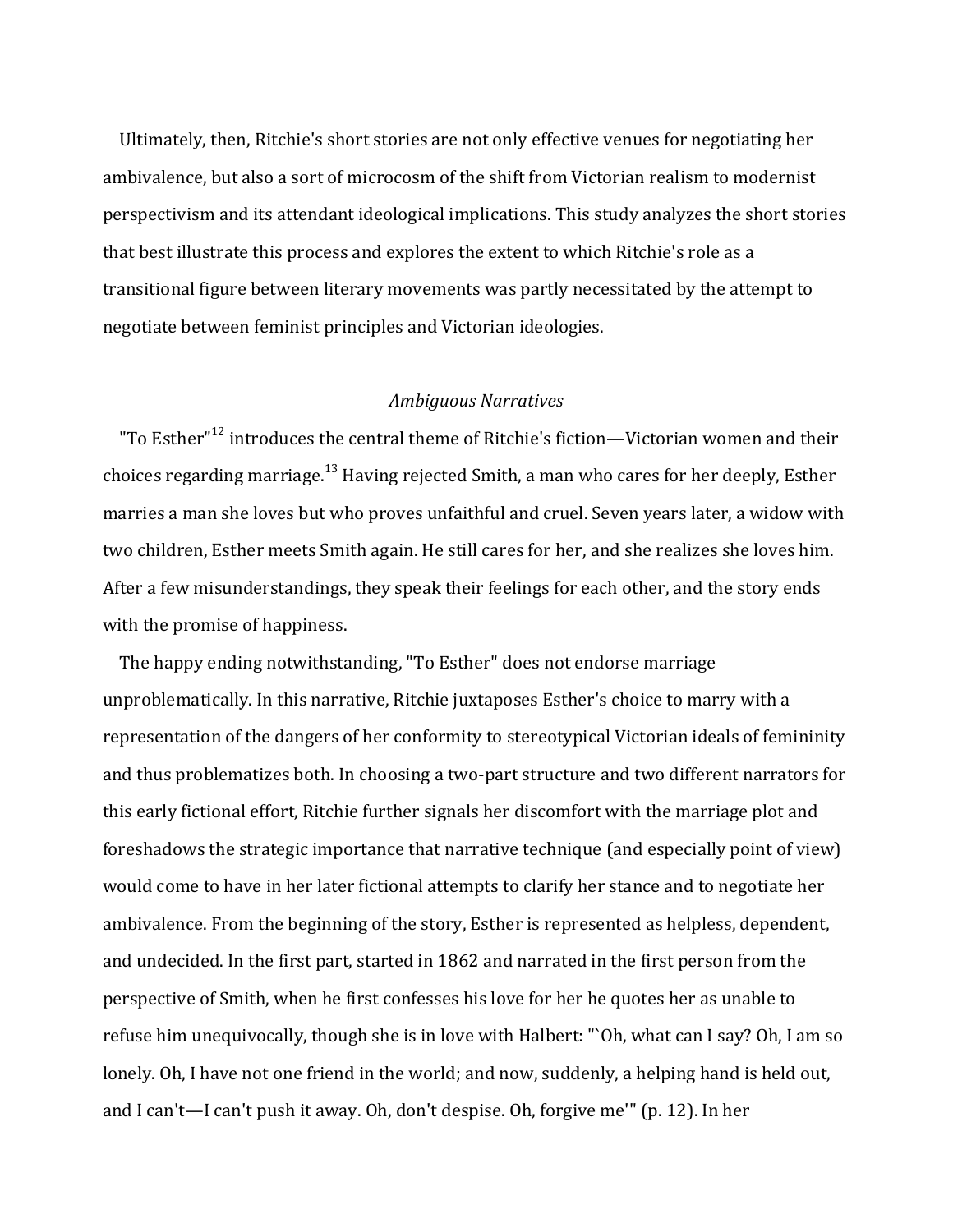helplessness, Esther is extremely appealing to Smith: "Despise! scorn! ... Poor child! I only liked you the more for your plaintive appeal" (p. 12). From his perspective, her seductiveness lies precisely in her reliance on the patriarchal dynamic of feminine submission and masculine patronage. Given his ideological position within Victorian patriarchy, he is unable to represent this reliance as anything but desirable and charming. Nor is he able, given his good faith, to imagine a scenario where it could lead Esther to unhappiness.

But after allowing the first part of her story to explore patriarchy's romanticized tale of male dominance, Ritchie, in the second part, is careful to debunk the ideology that underpins it. Indeed, the painful results of Esther's helplessness are highlighted when she attempts to leave her husband, Halbert, and turns to her father for help:

No one ever knew the life that Esther Halbert led for the six years after she married. Once in an agony of grief and humiliation she escaped to her stepmother with her little girl. Lady Fanny pitied her, gave her some luncheon, talked good sense. Old Colonel Olliver sneered, as was his way, and told his daughter to go home in a cab. He could not advise her remaining with him.  $\dots$  "I am not going to have a scandal in the family, and a daughter without a husband constantly about the house."  $(pp. 46-47)$ 

This scene of "grief and humiliation" takes place in part 2, which was started years later and concluded in 1866 and which employs what J. Hillis Miller has called "that standard convention of Victorian fiction: the omniscient narrator."<sup>14</sup> Here Esther has to confront both the fact that patriarchy's implicit promises of protection have doubly failed her and the fact that she would be even more helpless if she were to attempt to reject them outright. Inevitably, she returns to her husband.

When, at the end, she looks to a future with Smith by her side, the very tenor of Esther's happy expectations reveals how undecided, weak, and in need of protection she still is:

Here was the faithful friend once more ready to do battle for her with the difficulties of life: ready to shield, and to serve, and encourage to decide,—to tell her what was right; and poor Esther had long felt that to her decision was like a great pain and impossibility.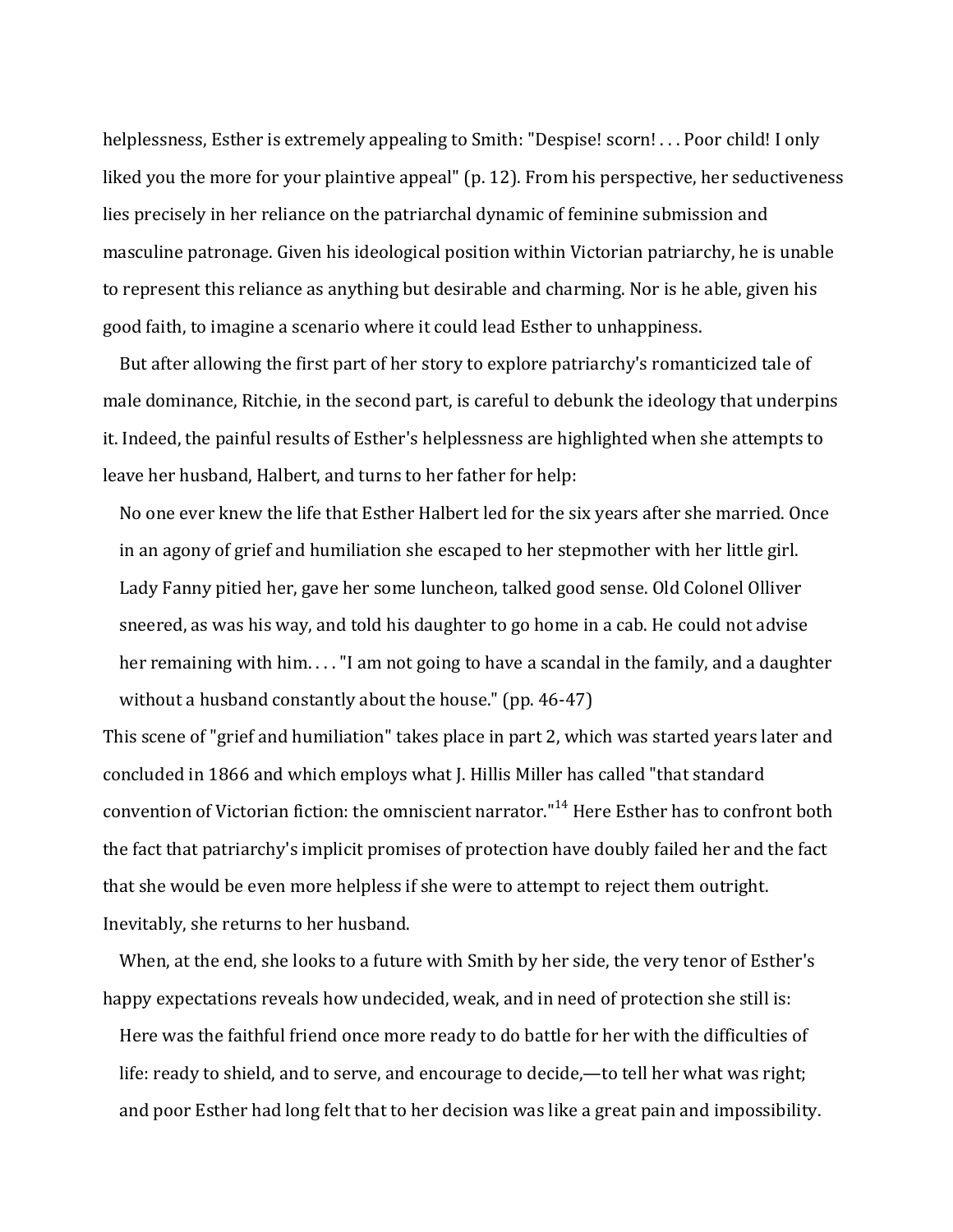But here was Smith to advise, and it seemed to her as if troubles and difficulties became like strong places now that he was there.  $(pp. 85-86)$ 

Undoubtedly, there is a positive tone to this passage, an implicit expectation that patriarchy's promise will be fulfilled this time. Yet Ritchie's ambiguity is ultimately revealed by the contrast between the two scenes, both narrated from an omniscient perspective and thus having equal authority. The closing picture of the happy, hopeful Esther implicitly recalls the picture of a weak woman relieved of the necessity of decision.

The narrative choice of the first part of the story, as any reader acquainted with Ritchie's fiction knows, is atypical, as is the narrative cross-dressing and the epistolary format. Thus it might be tempting to conclude that when, for part 2, written seven years later, she adopted the more typical omniscient point of view, she had simply found a more comfortable perspective. But the use of the two different points of view offers Ritchie a vehicle for rehearsing her doubts and handling her ambivalences. From the first-person perspective of Smith she can explore the implicit appeal of female dependence; from the omniscient perspective she can ironically question that picture. Above all, the two points of view do not require that she make an unequivocal oppositional statement; rather, they permit her to suggest that the complexity of the ideologies that determine women's choices regarding marriage necessitates further consideration.<sup>15</sup>

"Out of the World," a story first published in the Cornhill Magazine in 1863 and collected in the 1869 volume of stories, is another early fictional endeavor that reveals Ritchie's sustained exploration of, and ambivalent perspective on, marriage. At the center of the story is an interrogation of the reasons why women marry and of the ideologies that shape their expectations. Horatia, the protagonist, is a fashionable woman whose life is full of trivial occupations. She is a patient of Dr. Rich, who suggests that her cure lies in regular occupation: "Most women," he tells her, are "like prisoners locked up between four walls, with all sorts of wretched make-shift employments, to pass away time" (p. 93). Ritchie's view of the triviality of the typical occupations of gentlewomen surfaces in the words of Horatia's reply: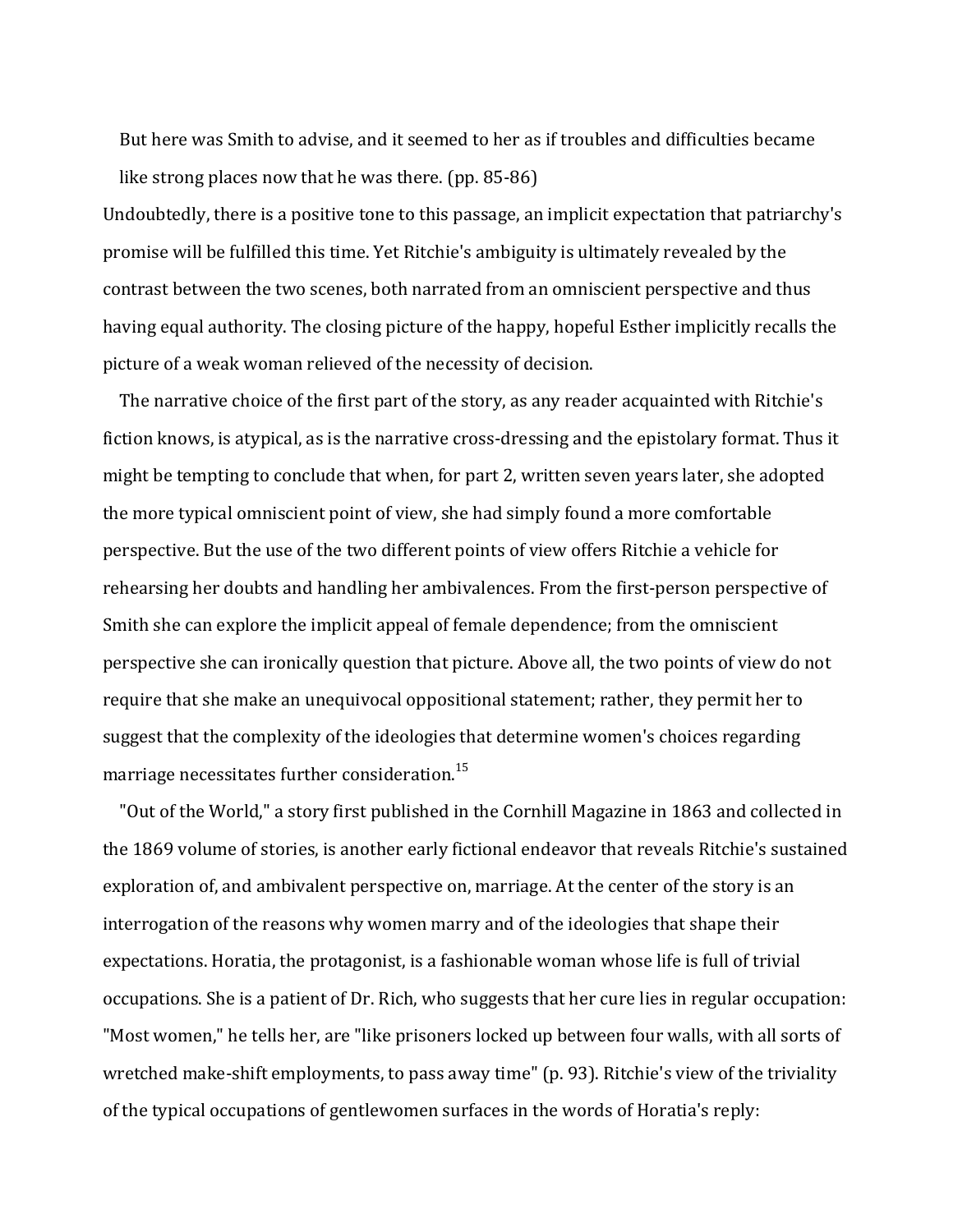I never have a moment to myself. I have to keep up, correspond, make appointments, dine, drive, drink tea, with three or four hundred people all as busy and over-tired as I am. I go out to dinner, to a party, to a ball almost every night in the season. All the morning I shop and write letters; all the afternoon I drive about here and there, and drink five-o'clock tea. I am never alone; I must for ever be talking, doing, attending, coming, going.... I am utterly jaded, battered, wearied out. I owe everything to my aunt. I must go her ways and lead her life; there is no help for me.  $(pp. 93-94)$ 

These words sum up the triviality of Victorian middle-class women's lives and diagnose it as a key problem in their existence. Subsequently, Ritchie addresses the other central, problematic issue: marriage. When the doctor, hesitantly, is about to suggest a solution, Horatia guesses that it is marriage. She answers with vehemence: "'I shall never marry! if that is what you mean. Ten or fifteen years ago it might have been; but now—now I am ashamed to look people in the face when she [her aunt] tries. . . .' She finished her sentence by bursting out crying" (p. 94). The emotional charge of this scene stresses the extent to which remaining single, for a woman in Horatia's position (thirty-two years old and without personal means), can, given the cultural expectations, be a particularly painful issue.

Inevitably, the doctor proposes: "I think I could help you, if you would let me. Instead of being a straw in a whirlpool, how would you like to come and stagnate in a pond? How would you like to be a country doctor's wife?" (p. 95). In representing the doctor's proposal as a result of being moved by pity and admiration, Ritchie underscores the power of the ideologies at work in Victorian notions of marriage: a beautiful, helpless woman "needs" to be protected, and a good man feels compelled to do so. Not surprisingly, and despite the difference in class, the marriage appears as a salvation to her, and she makes up her mind to accept him:

Horatia found, to her great surprise, that she had almost made up her mind—that what had seemed at first so impossible, and so little to be thought of; that what had appeared to her only a day ago unattainable, and far beyond her reach, was hers now, if she had but the resolution to open her hand and to take it—to accept that tranquil existence, that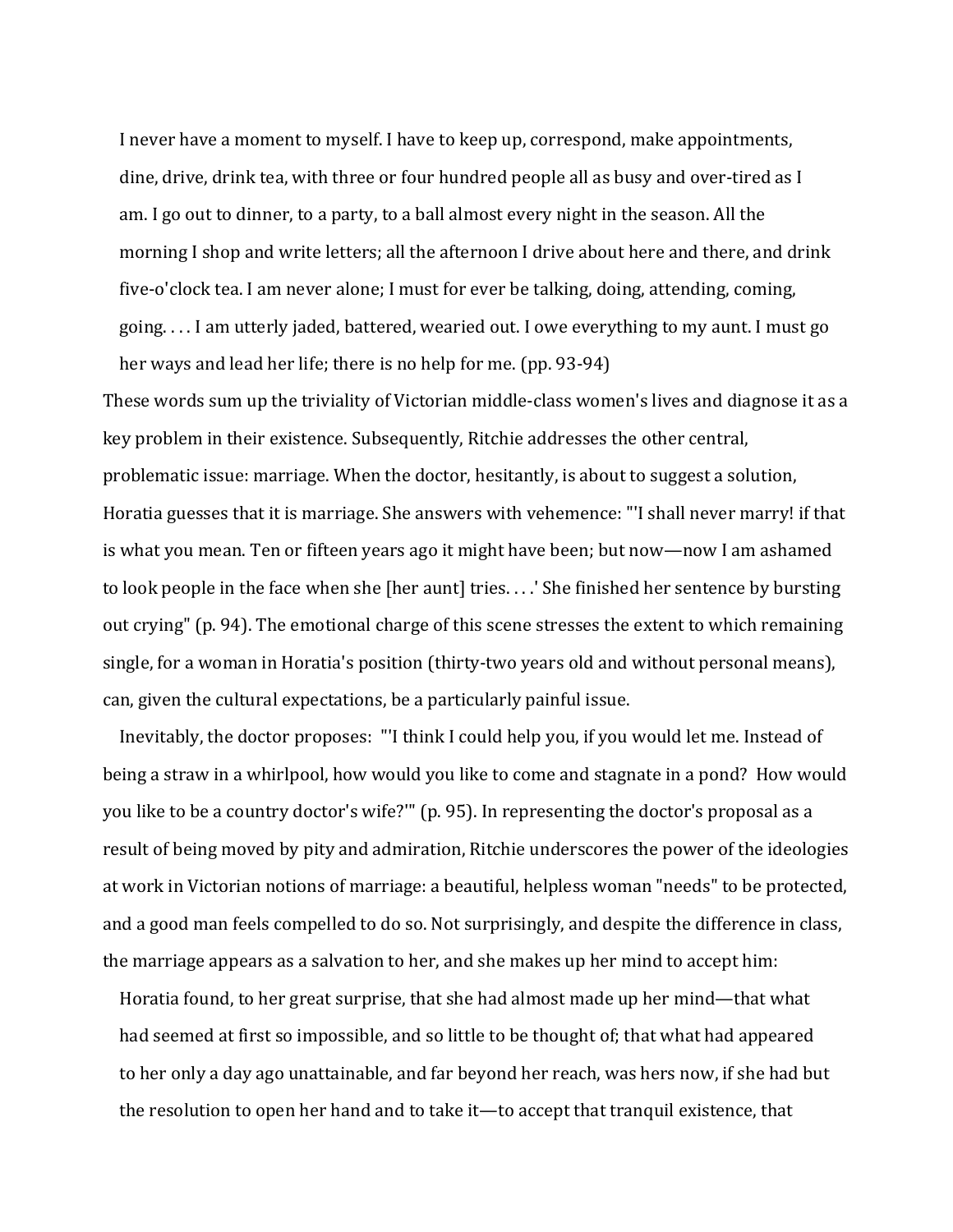calm happiness, which she had told herself a thousand times was never to be hers. Suddenly the poor battered barque had drifted into a calm little haven: the ocean was roaring still; the winds and the waves beating and tossing all about; but here, sheltered, protected, safely anchored, she might stay if she would. And yes, she would stay. (pp. 98-99)

As helpless as Esther, Horatia considers marriage for protection. Predictably, the relationship is a failure, mostly because Horatia cannot adjust to living "out of the world." When the doctor later dies, Horatia realizes that she failed to appreciate him and becomes hopeless, desperate, and remorseful (pp. 169, 171).

The story most overtly criticizes Horatia's attitude in valuing her relations and her fashionable friends over her kind, prosaic husband. Yet in exploring how Horatia's and Dr. Rich's expectations for marriage differ radically, Ritchie also calls attention to the role Victorian ideologies of domesticity play in forming those expectations, and she thus undercuts the notion that Horatia is entirely to blame: "When George and Horatia married, they both pictured to themselves the lives they were going to lead; and the two pictures were not in the least like one another, or like the reality even" (p. 138).

Still, this story remains ambiguous and indicates that Ritchie is far from unequivocally suggesting that the decision to stay single is the preferable alternative. In the scenes that problematize marriage, either Horatia's directly quoted words do so, or the narrative is focalized through her. As a result, the omniscient narrator does not necessarily endorse the doubts and objections of the protagonist. In the subplot of the relationship of Roberta, the doctor's sister, with Mr. Caton, his partner, the omniscient narrator offers a positive reinterpretation of the "spinster's" decision to marry. At the close of the story, Roberta changes her mind about not wanting to marry him: "And so at last he was made happy, and the woman he had loved so well had learnt to care for him, touched by his faithful friendship for her brother, his faithful devotion to herself" (p. 174). Thus, even though Roberta's personal situation is, at this point, similar to what Horatia's was at the beginning, her decision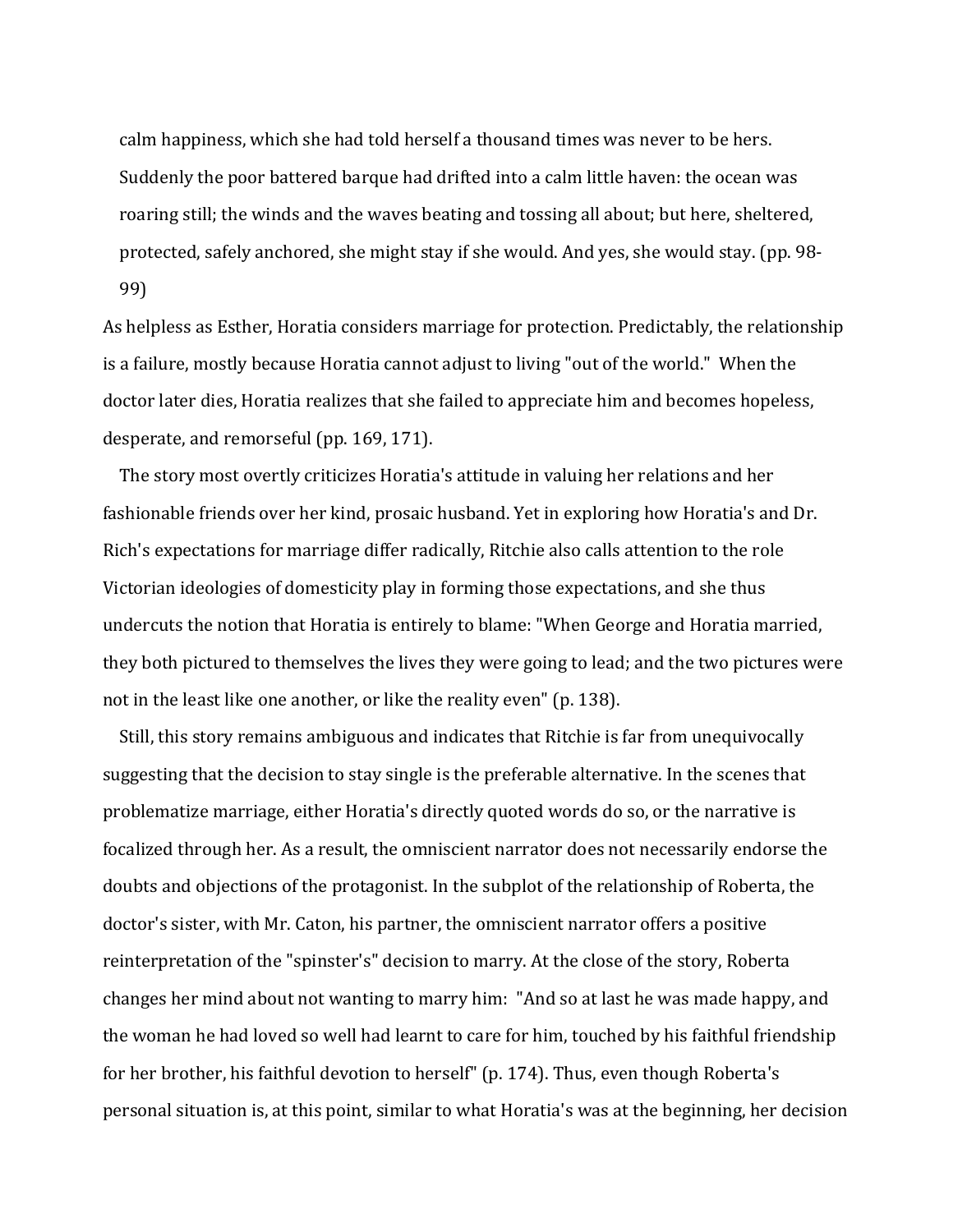to accept Caton's proposal is represented unproblematically. Despite the fact that Roberta has no personal means of support, despite the fact that after her brother's marriage (and subsequent death) she loses her place as his housekeeper, and despite the fact that she can no longer live with her mother who has remarried and started a new family, Roberta's choice is represented as unproblematic since she has "learned" to love the man who loved her. Consequently, a story that for the most part interrogates the ideological imperative of marriage ends by diluting that interrogation, stopping short of an explicit condemnation of the social determinations that drive women to marry.<sup>16</sup>

The 1869 story "Sola" is among the most ambivalent and ambiguous of Ritchie's analyses of the cultural pressure that constructs marriage as the ideal destiny for women. It is the story of Felicia, a young woman who has lived most of her life at Harpington Hall in the country with her grandparents and her cousin James. An omniscient narrator sums up her situation at the beginning of the story:

When Felicia was fifteen she was told by her grandparents that she was engaged to her cousin, James Marlow, a gentle, good-humored little fellow, who was to be master after the old Squire's death. The old Squire made some broad jokes on the occasion; Mrs. Marlow treated the business in a very dry, off-hand way. James took it as a matter of course, and went back to college, and Felicia remained at the Hall. (p. 201) Yet Felicia, who is strong, healthy, and willful, is a particularly atypical Victorian heroine: "wayward and impetuous, [she] sometimes revolted against the discipline in which she was kept" (p. 206). As the narrator stresses, "To be her own self, that was what Felicia longed for" (p. 250). She is not in love with James, who is sweet, but meek and of frail health and who "submitted to the tyrannical rule of the old people" (p. 205).

In drawing these two antithetical characters, the narrator points out Jim's kindness and disinterestedness and stresses his love for Felicia to an extreme (pp. 209-10). At the same time, s/he dwells on Felicia's moodiness: the young woman is often harsh and insensitive about her cousin's feelings (pp. 218, 245, 247), but she sometimes defends him fiercely or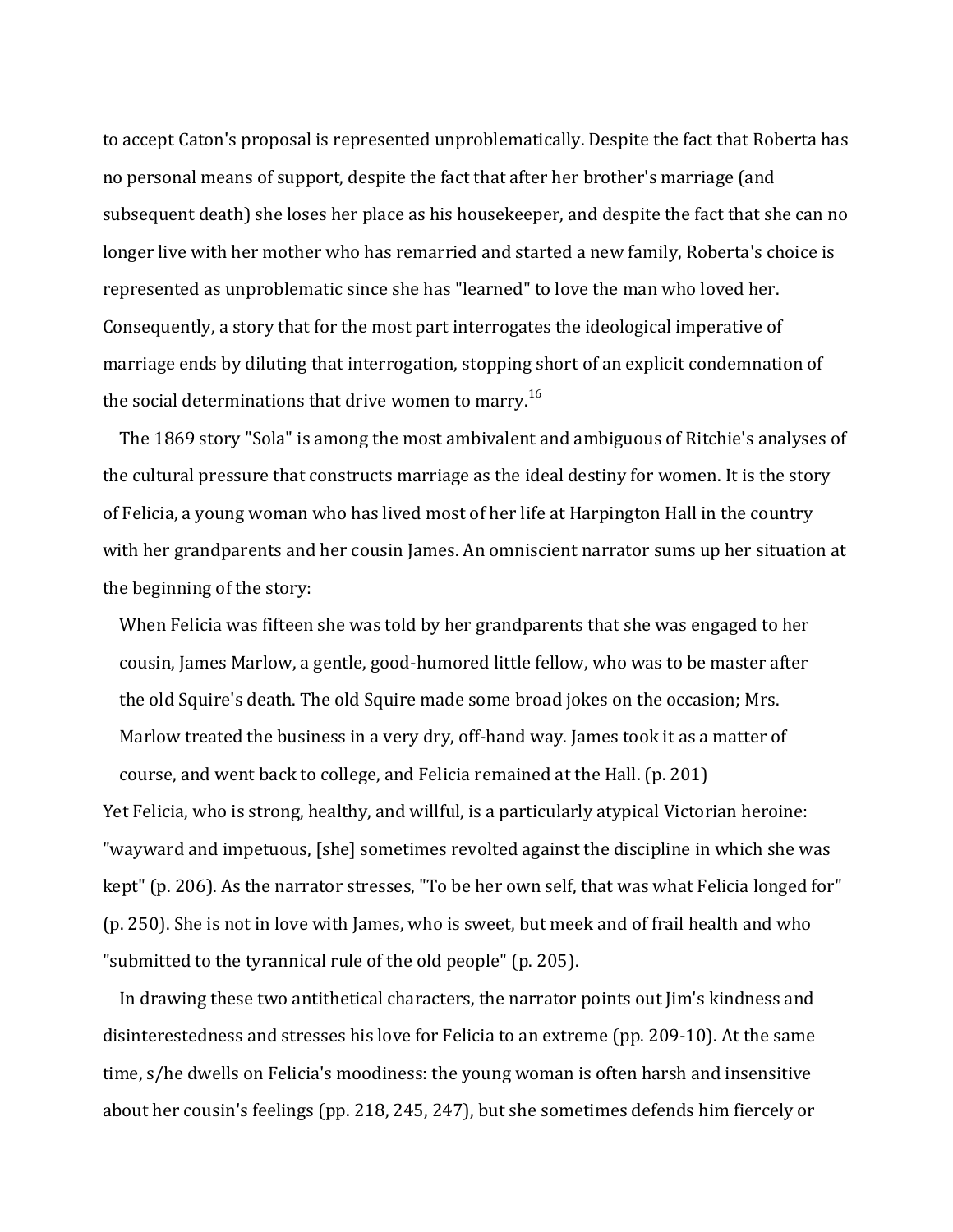assists him (pp. 214, 220), and she even apologizes for her coldness and indifference (p. 226). As a result, Felicia emerges from this characterization as very ambiguous. If the omniscient narrator repeatedly criticizes her lack of feeling, s/he also wins the reader's sympathy for the character by dwelling on the unfairness of the girl's situation. At one point, for example, the grandmother looks at the two cousins together and "half pities the girl linked to poor little Jim for life"  $(p. 220)$ .

To complicate this ambiguous representation, Felicia is not drawn simply through her words and actions and the omniscient narrator's statements. Indeed, a great part of our initial impression of her character is formed as we see her through another character, Captain Aurelius Baxter, who is a friend of James. A widower with a young daughter, Baxter is older and much more worldly than James. During an early scene, he visits Harpington Hall and is shocked by Felicia's apparent unconcern for her cousin's physical indisposition:

As Aurelius rode off he thanked heaven that all women were not like those two. He had found it very sweet to have come back after years of hard work and loneliness to the tender solicitude of a gentle old aunt, and Lucy his little daughter....

Baxter had often heard James Marlow speak of Felicia; this was only the second time he had ever seen her. His first impression was of something that he never forgot—a wild, bright, sudden gleam. In later days he sometimes thought of the beautiful angry face that had flashed out upon them from the darkness. . . . Just now, however, it was Felicia's indifference and not her beauty that was paramount in Baxter's mind: her indifference shocked him....

... Sometimes the Captain relented a little, and then he thought of Felicia as a thoughtless child; but again he would tell himself that she was at best but a hard-hearted little siren playing jigs in her beautiful golden hair, while her victims drowned round about her.  $(pp. 221-22)$ .

In this passage, Baxter's representation of Felicia is ambivalent and even negative. But undermining his final judgment is its implicitly ideological charge: she shocks him because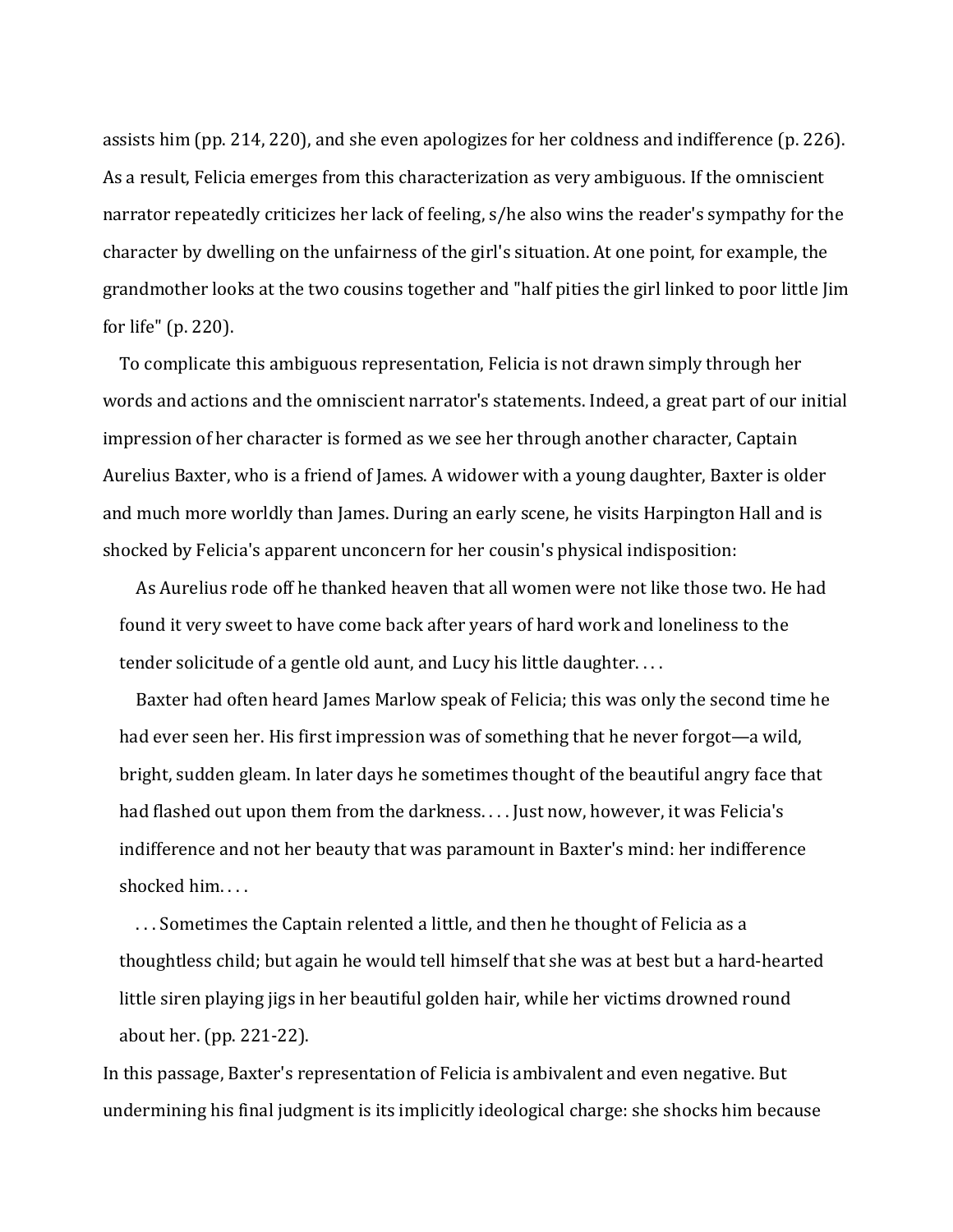she does not conform to his (Victorian) notions of ideal femininity, because she is not like his old aunt or his daughter.

The irresolvable ambiguity of Felicia's character is symptomatic of Ritchie's troubled attempt to reconcile Victorian ideals of docile femininity and patriarchal chivalry with a critique of the unjust and even unacceptable position in which they necessarily placed women. Felicia is torn between awareness that she does not wish to marry James and guilt at not wanting to do what is expected of her, that is, to place other people's desires above hers and obey. When she is offered a trip to London to shop for wedding clothes, she throws herself wholeheartedly into the pursuit of new things and pleasures and for awhile she is happy; however, she can hardly stand to talk of her upcoming marriage. When Captain Baxter mentions it, she replies: "You must never talk of our wedding again. . . . we don't like it. We mean to be happy while we can, without troubling ourselves about the future; don't we [im?"  $(p. 247)$ .

Her despair increases as the wedding date approaches: "sometimes, with a start, she asked herself what was this new terrible thing hanging over her—this close-at-hand horrible fate made for her, such as no one before had ever experienced" (p. 256). Everyone she turns to for help merely shows discomfort at her doubts and protests. In the end it is James himself who understands that he must give her up: after their grandfather dies, he inherits most of the Squire's fortune and leaves in search of treatment for his poor health, while Felicia remains at Harpington Hall to care for her grandmother.

The bonds between them broken, the narrator stresses, Felicia is free: "Was it Felicia's wish to be the only one? It was granted, and she did not care for it. She was alone now, but free" (pp. 305-06). To be "the only one" alludes to the central symbol in the story, an old Italian clay dish depicting "two clasped right hands and a scroll upon which `sola' was written" (p. 200). As the narrator explains, "neither time, nor cracks, nor infidelity could unclasp the two hands in the centre, firmly grasping each other through the long ages. Strangers . . . guessed that 'Sola' meant the only one—a life's fidelity" (p. 200). Since throughout the story Jim's love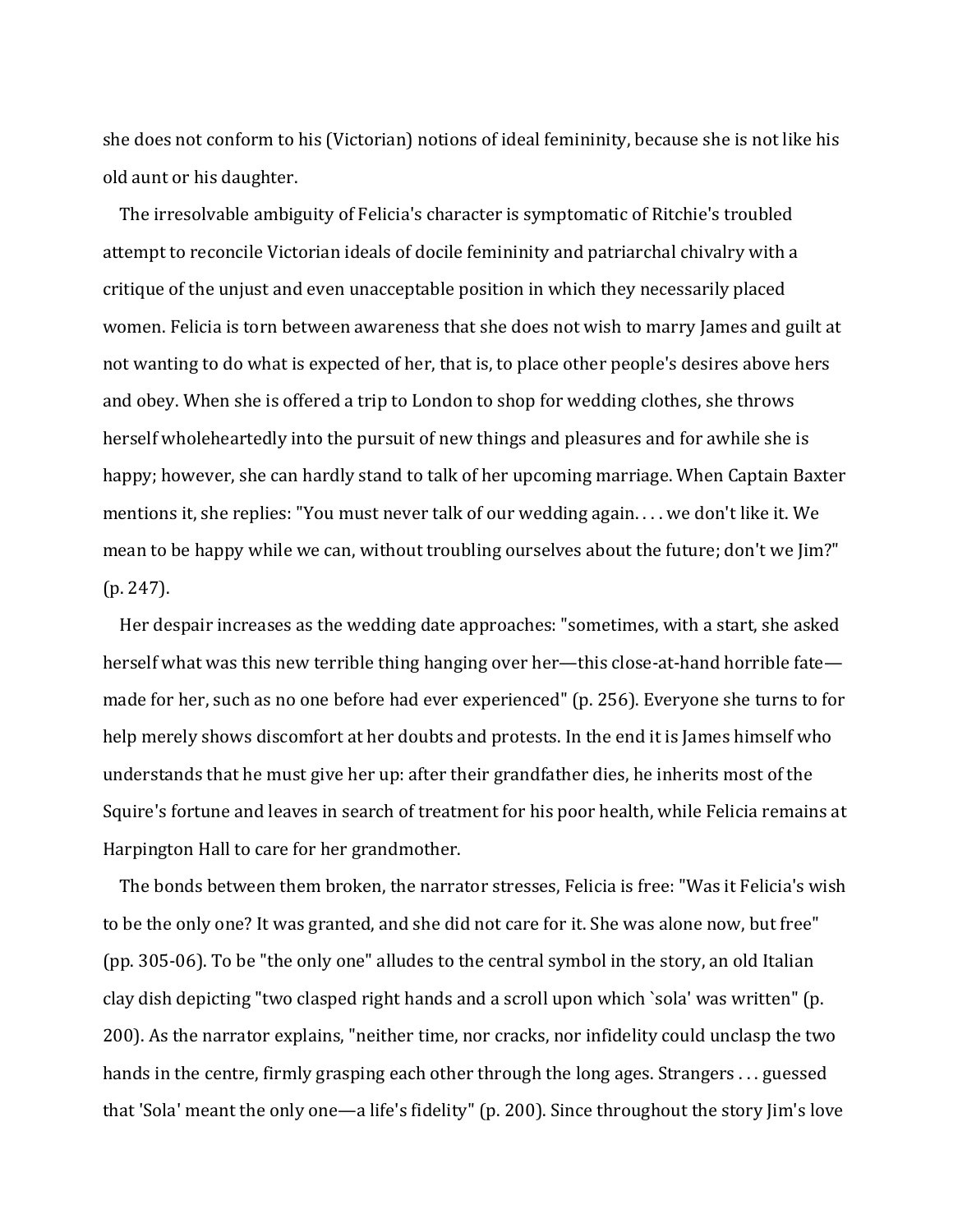for Felicia is implicitly compared to the kind of faithful, enduring love depicted in the Sola dish, in rejecting it, Felicia is, by implication, giving up something precious. In the closing scene when she stands alone watching him leave, there is a suggestion that she is, nonetheless, justified in doing so: her heart "was beating with passionate gratitude, with anger against herself, with a dim new hope for the future, and, at the same time, with a great new love and regret for the past, for the tie that was now broken for ever" (p. 306).

At this point it would seem that Ritchie, while refusing to oversimplify Felicia's choice, unequivocally endorses it. But this mix of joyful expectation and regret is challenged by the final image in the story: noticing the old Sola plate later in the same day, Felicia "flung it to the ground, where it lay broken in many pieces at her feet" (p. 306). This gesture creates ambiguity around the earlier statement "alone but free" and might mean that she already regrets giving up being "the only one," worried perhaps that freedom will mean loneliness. Suggestively, in the proofs Ritchie revised before the story's publication, a sentence cut from the final version explicitly stated: "Still the same voice was saying 'Sola, Sola'; only now Felicia asked herself if Sola did not mean alone, perhaps?" $17$  Ultimately, the story remains ambiguous because Ritchie takes pains to validate Felicia's rebellion, while at the same time endorsing part of the ideology that stifles her. The poignancy of the last image touches on a core preoccupation in Ritchie's work: the unpalatable fact that for women the choice of freedom is also a choice of loneliness.

#### *Ambiguity Revisited*

Three of the stories collected in the volume Miss Williamson's Divagations ("Da Capo," "A Postscript from a Stage Box," and "Fina's Aunt") can be read as reconsiderations of the themes explored in the texts just analyzed. They are narrated by Miss Williamson, a spinster who lives with her sister-in-law "H," and who supports herself through work as a governess.<sup>18</sup> As narrator, she is of undeniable importance in Ritchie's work.<sup>19</sup> Indeed, with the creation of this personified narrator, Ritchie positions her narratives between the first- and the thirdperson address, achieving something similar to what Audrey Jaffe has called "semi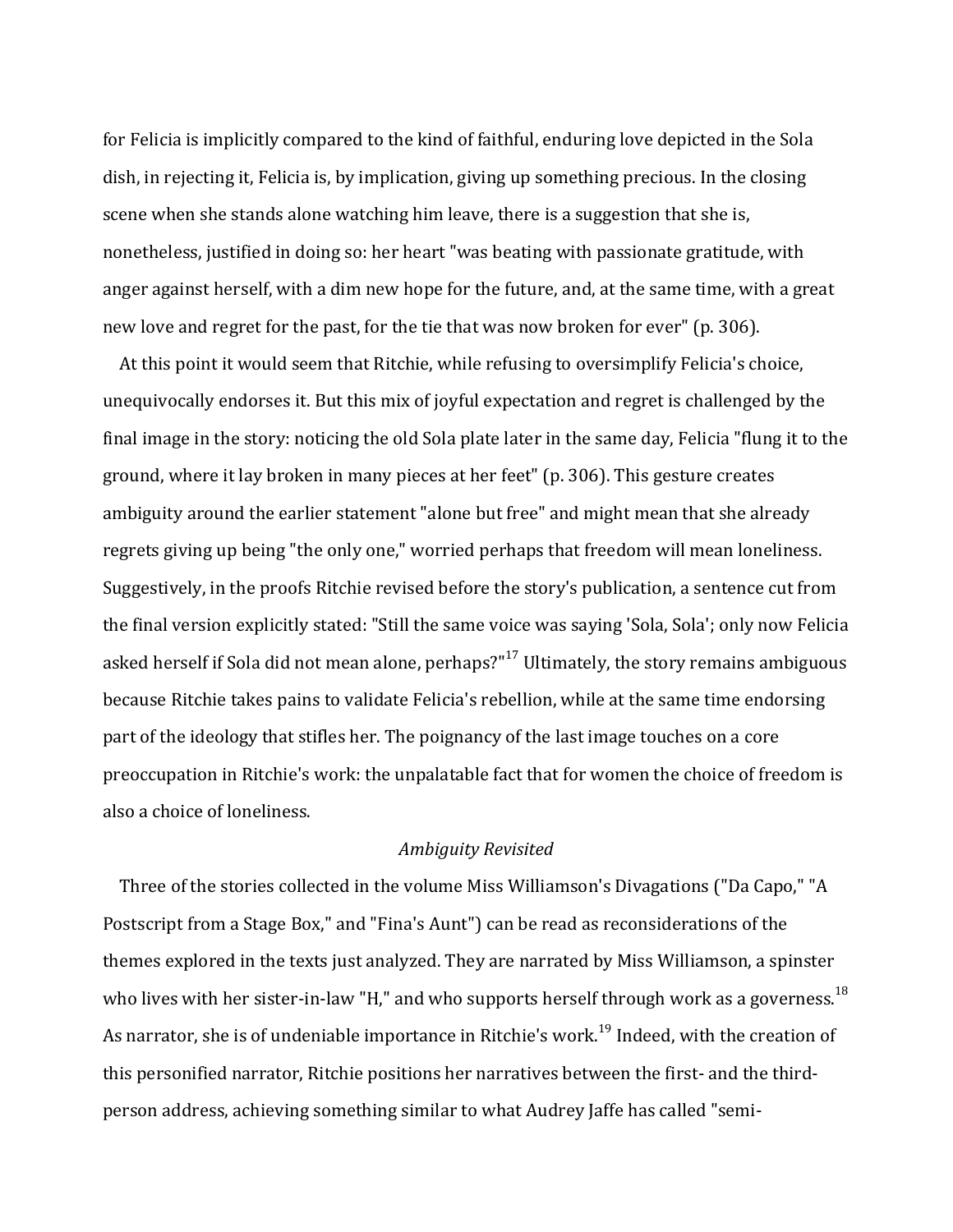omniscience." $^{20}$  Given the fact that these later stories are either continuations of the earlier ones or reprises of their themes, the adoption of the peculiarly modified omniscience of a personified narrator results in a reconsideration of the earlier representations from a subjective perspective. Necessarily, in adopting subjectivism over the ideologically charged "objective distance" typical of more traditional Victorian realist representations, Ritchie opens up the possibility for indeterminacy. As Jaffe has pointed out, omniscience "not only dominates nineteenth-century narrative but takes a particularly contradictory and complex form there because it expresses both structurally and thematically tensions present within Victorian culture"  $(p, 6)$ . In the case of Miss Williamson, both her semi-omniscience and her "divagations" mark Ritchie's effort to work through those tensions: on the one hand, Miss Williamson's presence in the texts weaves the narrating act into the fiction and compromises omniscience; on the other hand, her divagations make no ostensible claim to authority. Thus, it would seem that Ritchie, after the ambiguity of so many of her earlier "objective" narratives, is finally comfortable embracing indeterminacy and inscribing this preference in the narrative structures of her texts.

"Da Capo" is a sequel to "Sola" and, I would argue, not only performs a revision of Felicia's character, but in revisiting the theme of two erstwhile lovers, also rewrites "To Esther."<sup>21</sup> At the beginning of the story, the narrator sums up the events in Felicia's life and reiterates one of the aspects of her character represented in "Sola": "The story was simple enough, one which has been told before, of a foolish little creature who had scarcely been beyond the iron scrolls of the gates of Harpington Court" (p. 4). But in this instance, Ritchie is particularly careful to acknowledge the subjective position of her narrator: "I wrote this little story down many years ago. The people interested me at the time, for they were all well-meaning folks, moving in a somewhat morbid atmosphere, but doing the best they could under difficult circumstances" (p. 7).

Constructed as "a presence but not an objectifiable participant," Ritchie's narrator manages to exceed the boundaries of character, to become a non-character, even as she is not quite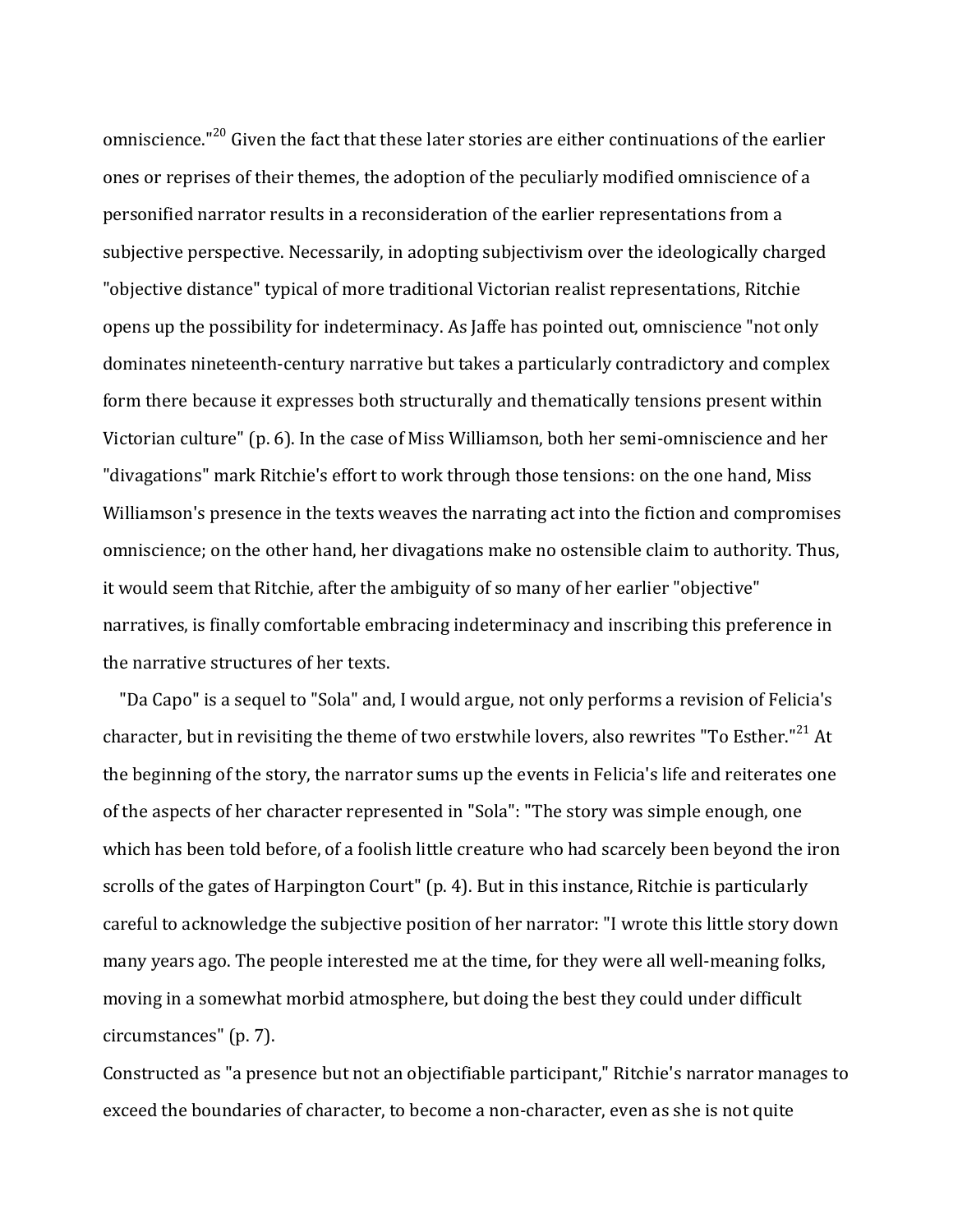immaterial or invisible.<sup>22</sup> In this semi-omniscient position, her authority is partly compromised, though not entirely so, and her analysis of the characters as well as her inferences regarding their motivations necessarily have different effects from those of the narrators in "To Esther" and "Sola."

Yet the thematic ambivalence towards marriage—represented in "To Esther" as a critique of female dependence and in "Sola" as an indictment of arranged marriages—is here toned down. As had been repeatedly hinted in "Sola," Baxter loves Felicia; she has come to realize she loves him as well. The parallel with "To Esther" is obvious from the beginning: James has died and Baxter and Felicia have no impediment between them. Nevertheless, remorse and misunderstanding keep them apart. Baxter has scruples about his feelings: "In the old days of her forlorn negligence and trouble Felicia had seemed nearer, far nearer than now. When he had come back after James's death, he had thought it wrong to obtrude his personal feelings"  $(p. 5)$ . Felicia is too proud to take the first step:

Felicia knew there was one person who would gladly, at a sign from her, respond to the faintest call; but, as I have said, some not unnatural scruple withheld her from sending for him. She hoped he would come to her, but she would move no finger, say no word, to bring him. She kept the thought of him as she had done all these years, shyly in the secret recesses of her heart.  $(p. 15)$ 

In chapter three, "On the Terrace at Berne," the parallels between the two stories are intensified: just like Smith in search of Esther, Baxter travels abroad to meet Felicia again, even though he thinks she cares nothing for him. Similar tensions lead to misunderstandings between them, and, exasperated, Baxter leaves. Felicia's fear for his life, as she thinks him involved in a climbing accident, finally assures him of her feelings, and he proposes.

Unlike "To Esther," "Da Capo" does not problematize marriage through the exploration of the dangers of the heroine's acceptance of Victorian notions of female dependence. Instead, it considers the marriage plot from a simultaneously romantic and realistic perspective. Felicia's decision to accept Baxter is represented as being exclusively based on love. But her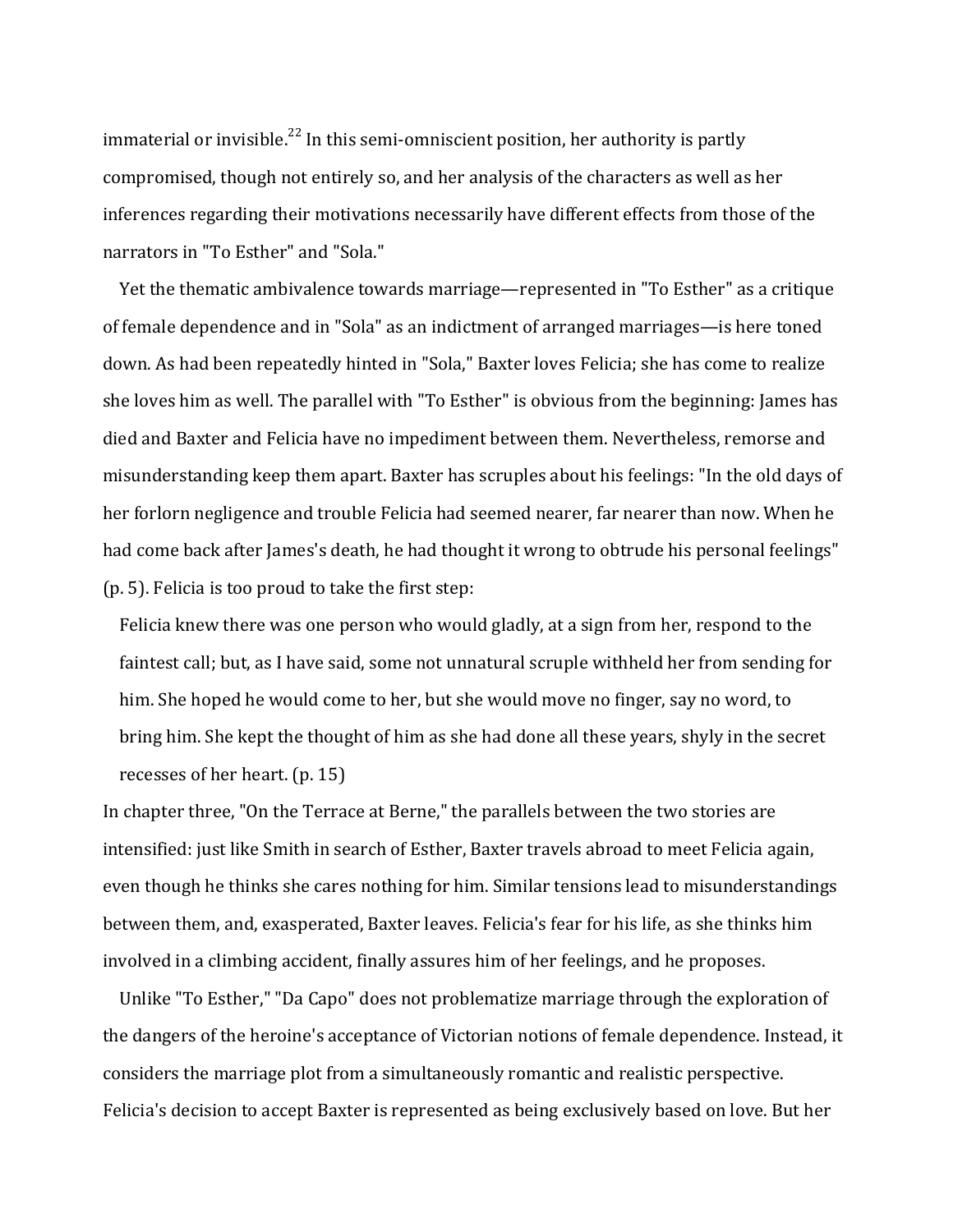character has matured from the young, rebellious girl of "Sola," and, unlike Esther, Felicia exhibits no insecurity or fear of a life alone. As she confronts her feelings for Baxter, for example, she is far from rejoicing, as Esther did, at the prospect of his becoming her guide and shield. Instead, she reflects on the limits love will place on her freedom: "Was this love, this sudden unaccustomed rule?—was she in future to be at another person's call?" (p. 39). In thus acknowledging the potential limitations of the life of the heroine of the romance/marriage plot, this story questions Victorian ideologies of feminine passivity and dependence more overtly than "To Esther."

Ultimately, "Da Capo" rewrites the character of the weak, dependent woman in "To Esther" into a stronger, more self-assured one, even as it tones down the rebellious nature of the younger Felicia in "Sola." This compromise rethinks the earlier representations and resolves the ambivalence of Felicia's character as it had been drawn in "Sola." Yet in doing so, it also dilutes the tone of its critique of Victorian ideologies of marriage and suggests Ritchie's continuing attempt to strike the desired balance between subtle social critique and overt opposition. 

"A Post-Script from a Stage Box," the epilogue to the story of Felicia's life, is particularly suggestive in that it redirects attention to the ideological problems of the romantic/marriage plot even though it ends by resolving the conflict with a romantic twist. At the beginning of this final story about Felicia, the reader learns that disagreements between the couple had begun early in their married life and that they have parted. Reporting what she has been told by Mrs. Willoughby, a friend of Felicia's, the narrator hints at the disappointment that often lies beyond marriage:

Mrs. Willoughby had been at Felicia's wedding, and admired—as who would not admire—the lovely young bride and the stately bridegroom, little thinking of the dismal result of all this white satin, organ-straining, promising, vowing, bridecake, and congratulations. (p. 109)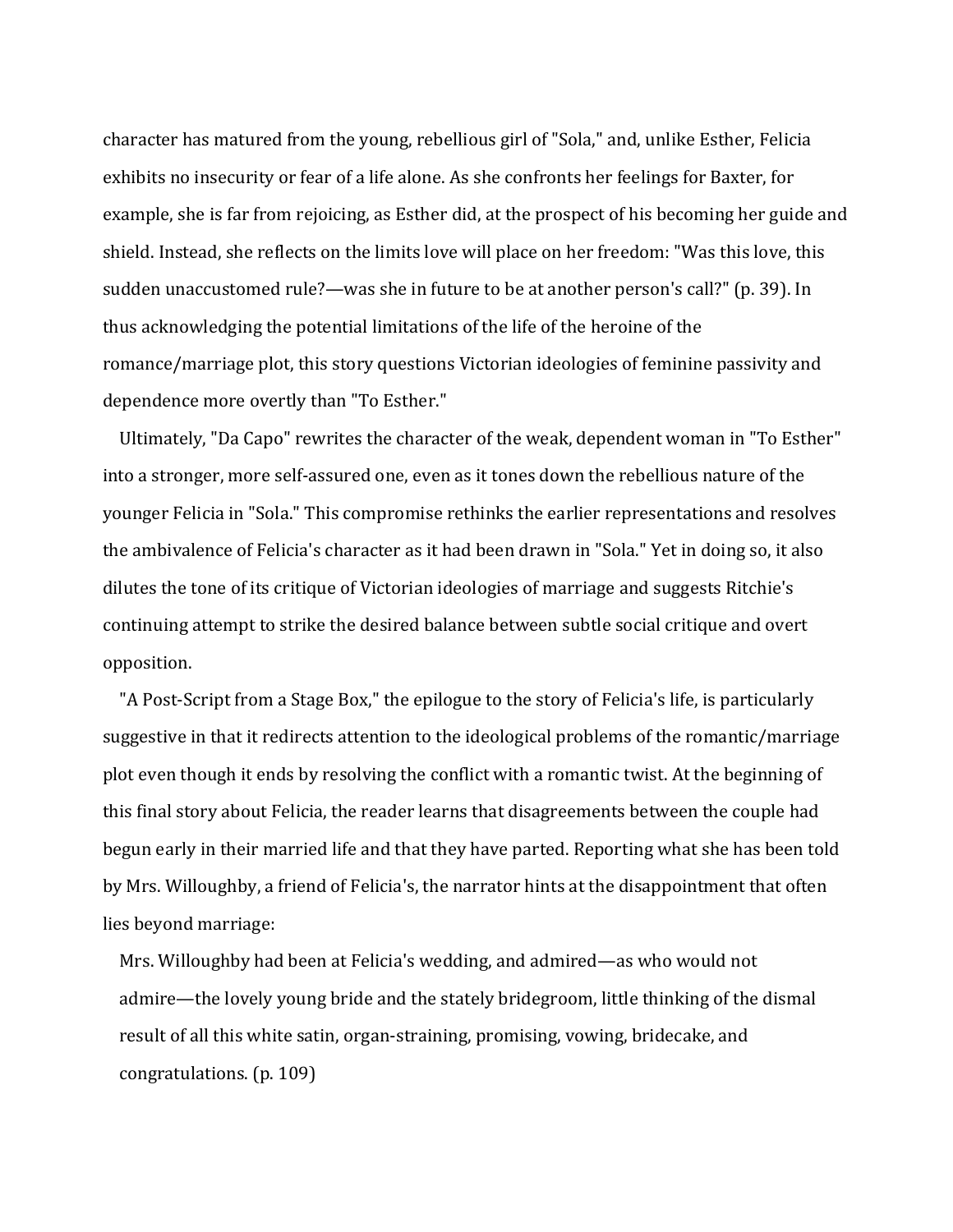The irony of this paragraph is particularly important because it underscores the fact that despite the story's setting (the brief episode takes place at the theater, during a performance of *Romeo and Juliet*) and despite its ending (Felicia and Baxter are reconciled), the story does not idealize marriage.

The action is slight. Felicia is at the theater with some friends. Unbeknownst to her, Baxter is there, too, in a box opposite hers. The narrator sums up the minimal events in a few paragraphs, emphasizing how Felicia's youth and willfulness might have led to her disappointment (p. 109). Even though she implies that both Felicia and Baxter are to blame for being too proud to take steps to clear the misunderstanding, she stresses Felicia's "foolish passionate soul" (p. 110) as well as the bad influence of a female friend who was with Felicia at the time (p. 111). By contrast, she underplays the fact that the Colonel "went away without seeing his wife again" (p. 112). The couple is reconciled when they see each other in the middle of the intensely emotional last scene of the play and the Colonel rushes to Felicia's box: "She gave a cry, a spring, and clung to him, close to his heart"  $(p. 115)$ .

While it offers no radical commentary, this story still refuses to idealize marriage and suggests Ritchie's commitment to exploring, at least in part, women's lives after marriage something that many Victorian narratives typically (and problematically) repress. As I have stressed before, she never commits herself to a straightforward stance against Victorian culture's pressure to idealize marriage, but her compulsion to revisit the same theme ultimately produced a substantial number of representations that testify to her determination to grapple with this ideological difficulty and that show how much experiments with narrative perspective and circularity are key to that grappling.

"Fina's Aunt," subtitled "Some Passages from Miss Williamson's Diary," revisits the issue of the cultural devaluation of the single woman central to "Out of the World." In this last story of the volume Ritchie offers a particularly effective critique of that devaluation by shifting the terms of the discussion from whether or not women must marry to be happy to what kinds of women can or cannot be happy remaining single. In juxtaposing the life of Josephine Ellis, a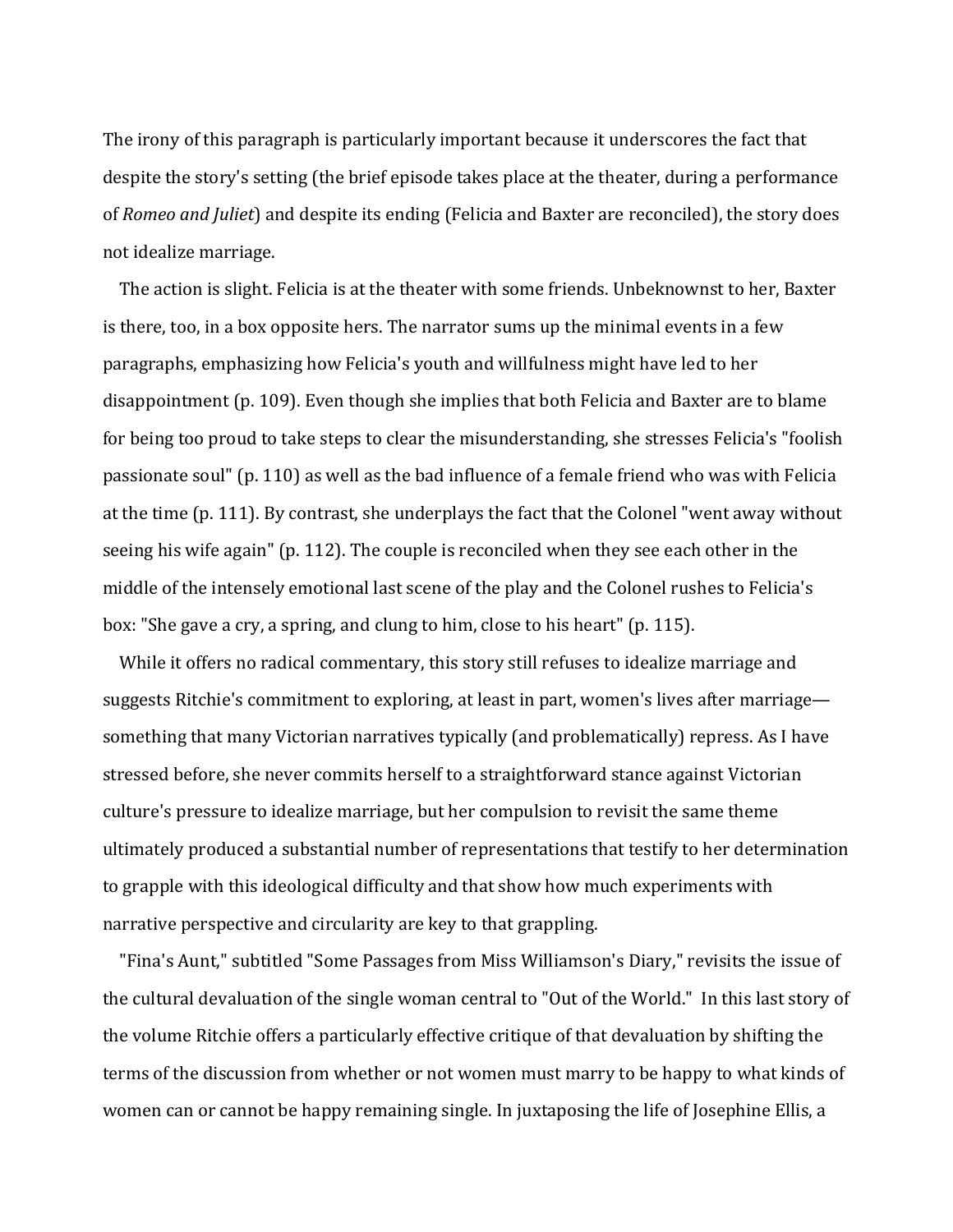woman who exhibits the typical cultural anxieties about remaining single after thirty and who finally marries, with the life of the narrator, Miss Williamson, who is happy with the opposite choice, "Fina's Aunt" contests the cultural devaluation of the single woman even as it refrains from a blatant celebration of the figure.

In this story, the voice of Miss Williamson, the narrator, is particularly candid and introspective because she is writing in her diary. Reflecting on her daily existence, she stresses the connection between individual temperament and degree of personal contentment:

I confess that, with the best good will in the world, there are times when a clean ruled page is not much comfort  $\dots$  when what you want is a voice—a hand, rough or clumsy though it be—something alive that is not the eternal reflection of your own self in the glass or on the paper before you. In many ways, however, I am well contented with my lot. It seemed a hard one at first, and perhaps things don't change; but one suits oneself to the circumstances round about one. In comparing one life with another people often forget to take states of mind into consideration, and do not realise how habit and natural adaptability often make a sort of artificial happiness when none other might seem possible.... In many ways I like the monotonousness of my existence, my early walks, my return home. I have friends without a name who look a kind greeting; I have a correspondent to whom I owe many a happy half-hour; I live a great deal outside my quiet room as well as in it.  $(pp. 269-70)$ 

These are modest claims for single life, but they openly problematize the notion that women's happiness necessarily depends on marriage. Another, more explicit commentary on marriage and single life further challenges the notion:

It is true that there are married people and unmarried ones in the world, and some of the married live utterly alone, and some of the unmarried have their hearts full and overflowing, and live married to the lives and interests of others. But Josephine Ellis was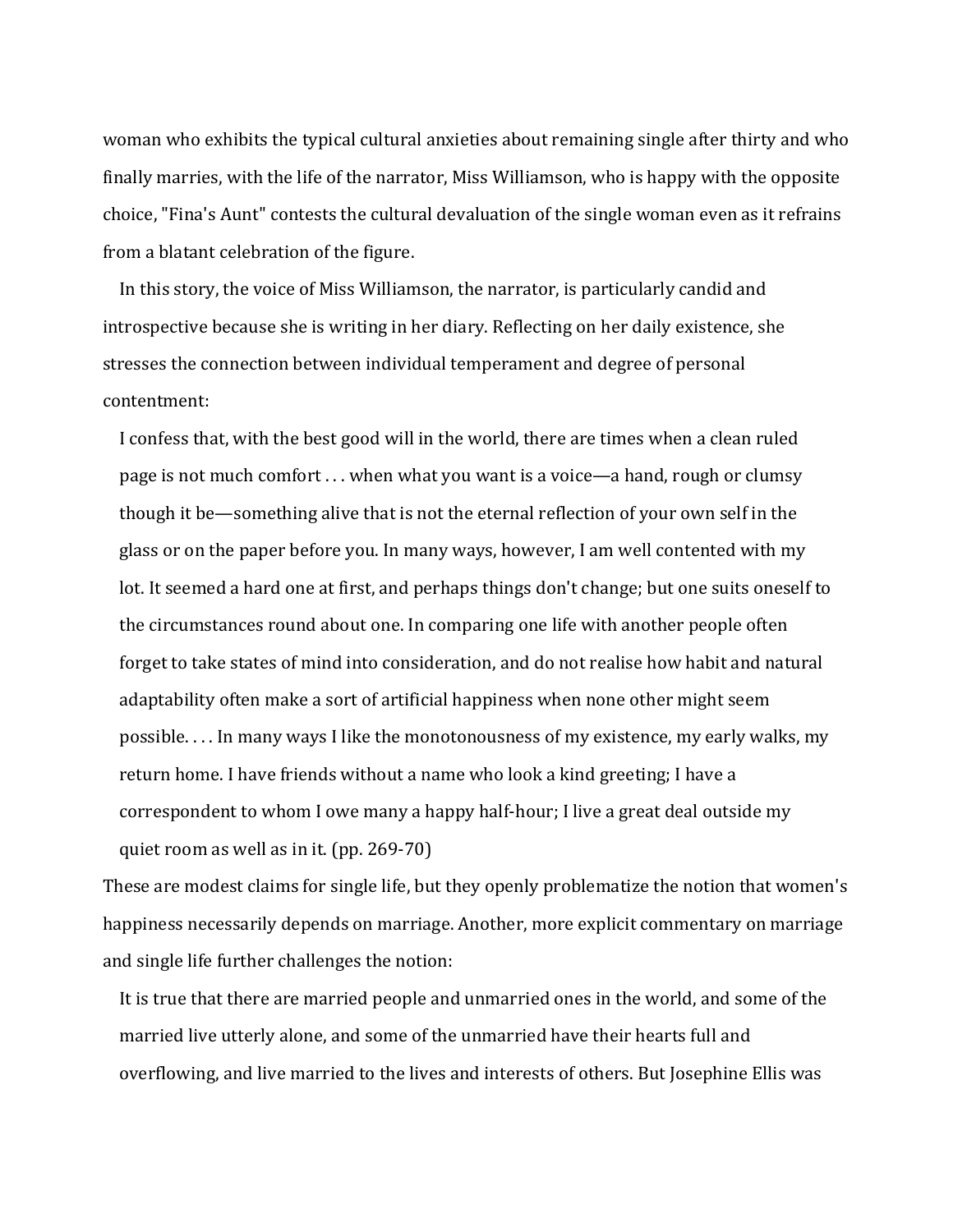not one of these. She had not energy of character or force of will enough to compel circumstances. She was going home to a lonely life, and she knew it.  $(p. 277)$ 

Josephine Ellis's unhappiness, Miss Williamson learns, is due to breaking her engagement to a doctor whose social position her family believed inferior to hers. Unlike Horatia in "Out of the World," Josephine loves her "shabby middle-aged doctor of humble extraction" (p. 275); again unlike Horatia, she chose not to marry him so as not to displease her family. But Josephine's temperament is not such that she can be happy with the choice not to marry:

Josephine Ellis at thirty might have been a handsome happy woman, with a home and more to do than she could find time for, with many cares and anxieties, and a thousand things to occupy her, with a child or two to tend, or with small means perhaps to eke out to the uttermost (which is in itself a profession), with cheerful noise and bustle in her life, and plenty of coming and going, of healthy fatigue and peaceful rest—all this might have been hers, and besides and beyond it all a blessing of faithful love and companionship; but unfortunately for herself, she was of good family. (pp.  $274-75$ )

Typically, Ritchie's social critique hinges on depicting an unhappy female protagonist who illustrates the degree to which women's culturally determined subjectivities impose limitations on their choices. With Josephine Ellis she does much the same. But the earlier introduction of Miss Williamson's alternative subjectivity into the story, her change from noncharacter to character, is a further complicating movement that helps Ritchie solve her eternal problem of avoiding voicing strong opposition. Here Ritchie uses the persona of her narrator to full effect, as an example of a woman who has resisted the cultural imperative of marriage and who does not have an empty life, but is rather an example of what strong women can see as viable alternatives to demeaning marriages of convenience.

Ultimately, Josephine does marry her doctor. Fate intervenes, and, as in "To Esther" and "Da Capo," the estranged lovers meet abroad and come to an understanding. "Fina's Aunt" thus crystalizes several of Ritchie's recurring themes: the painful position of unmarried women past their prime, missed opportunities, class prejudice, and the reunion of old lovers. Yet it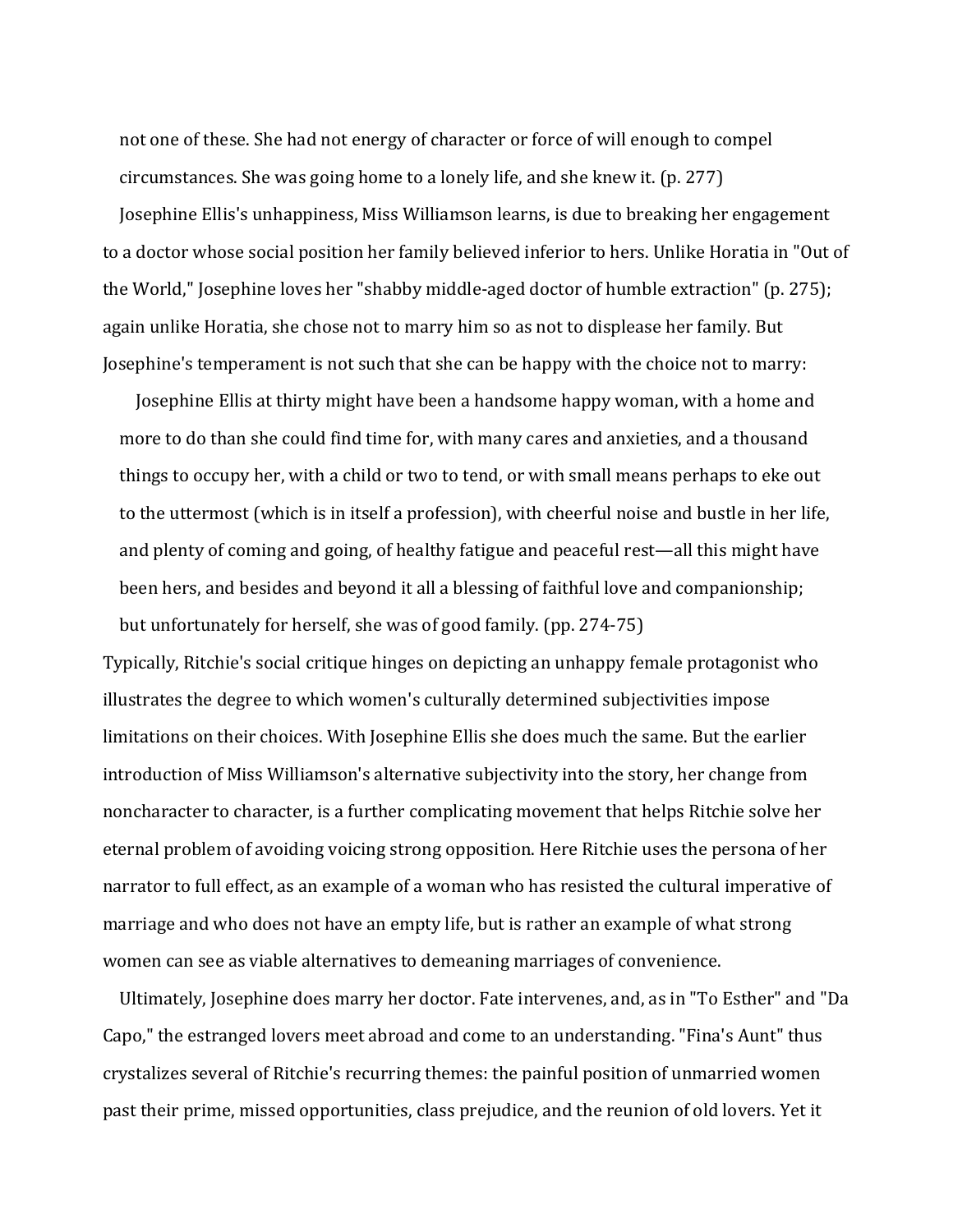goes further than her previous stories, for if the narratives I have analyzed have all dramatized problems with Victorian ideologies of marriage, they have all also stopped short of articulating a viable alternative life style. With the progressive development of Miss Williamson from marginally participating narrator to narrator/character, an alternative begins to emerge. In this last story, cast as "some passages from Miss Williamson's diary," Ritchie comes as close as she ever does to explicitly offering Miss Williamson's life choice as the more desirable one. For while Miss Williamson tells the stories of the tensions, dilemmas, and fears of the protagonists, she herself emerges as a strong, independent woman who has succeeded in building a productive, uncompromising life outside marriage.

In the stories analyzed here, Ritchie's discomfort with traditional Victorian realism is subtly apparent, and her experimentation with different narrative techniques points to her search for alternatives. Ultimately Ritchie abandoned traditional Victorian omniscience and gestured towards a modernist concept of narrative; in Miss Williamson, she modified the typical authorial narrator, thereby achieving an indirection that problematized the conventions of Victorian fiction and the ideologies of gender it typically fomented. In revisiting the same themes through the perspective of Miss Williamson, Ritchie was able to come to terms with her own ambivalence. She stayed away from strong opposition by accepting ambiguity and by telling indirectly the story of Miss Williamson who, as a semi-omniscient, personified narrator, straddles first- and third-person address and is both inside and outside the narratives, teaching by example what strong women can see as viable, happy alternatives to the ideological imperative of marriage.

While the above argument makes, I trust, a persuasive case for Ritchie's distrust of the Victorian idealization of marriage and, ultimately, for the degree to which her feminist inclination necessitated an exploration of alternative narrative perspectives, I would like to end by presenting one more piece of evidence: the surviving manuscript fragments of an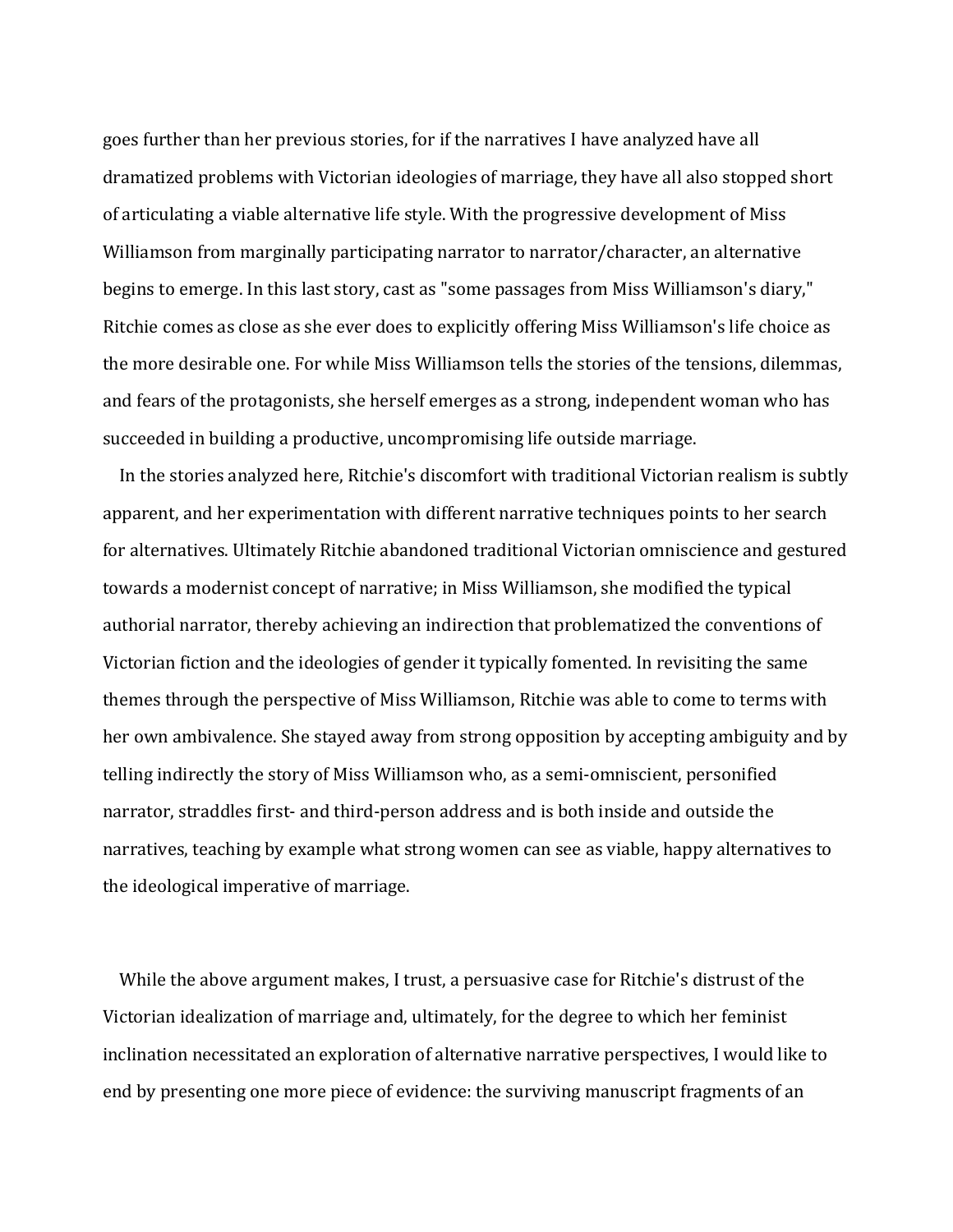unfinished work titled "The Janie Wilson Story."<sup>23</sup> Unlike the stories I have analyzed, this one shows no ambiguity as it depicts the courtship, marriage, and separation of the protagonists, Frances and Henry. The potential drawbacks of marriage are emphasized in an early scene when Mrs. Wilson tells Frances: "don't marry, don't marry, whatever you do." The two scenes following that of the engagement stress the complete failure of the marriage. One scene openly problematizes the domestic ideal as Henry and Frances fight over their child. Henry reads the paper while Frances plays the piano; when Binnie cries, Henry reproaches his wife for leaving him to the care of the nurse. Ignoring him, "Frances shrugged her shoulders and went on playing." Another scene dramatizes the couple's confrontation of the irresolvable difference in their expectations of each other:

"You poor woman," he said not without real pity, but with a half contemptuous impatience for her foolishness, "you poor woman, you should never had married me, if you expected so much!"

"You needn't tell me so," cried Frances, deeply wounded, "do you think I don't know?" Given this strongly negative depiction of marriage, it is not surprising that "The Janie Wilson Story" was never completed, let alone published. The evidence of this and other unpublished fragments, as well as of some passages that were cut from the final, published versions of her novels and her short fiction, strengthens my contention that Ritchie's project was centrally concerned with a critique of the idealization of marriage. But the containment of overt opposition underlines the fact that she systematically chose subtler critiques that allowed her to negotiate between a strong feminist stance and Victorian gender ideologies. Since in the stories analyzed here this negotiation relies on narrative experiments that gesture towards modernism, Ritchie's short fiction is key to an understanding of her position as a transitional figure between literary movements.

#### NOTES

I would like to thank the University of London Library and, most especially, the staff of the Paleography Room for their assistance during my study of Ritchie's manuscripts.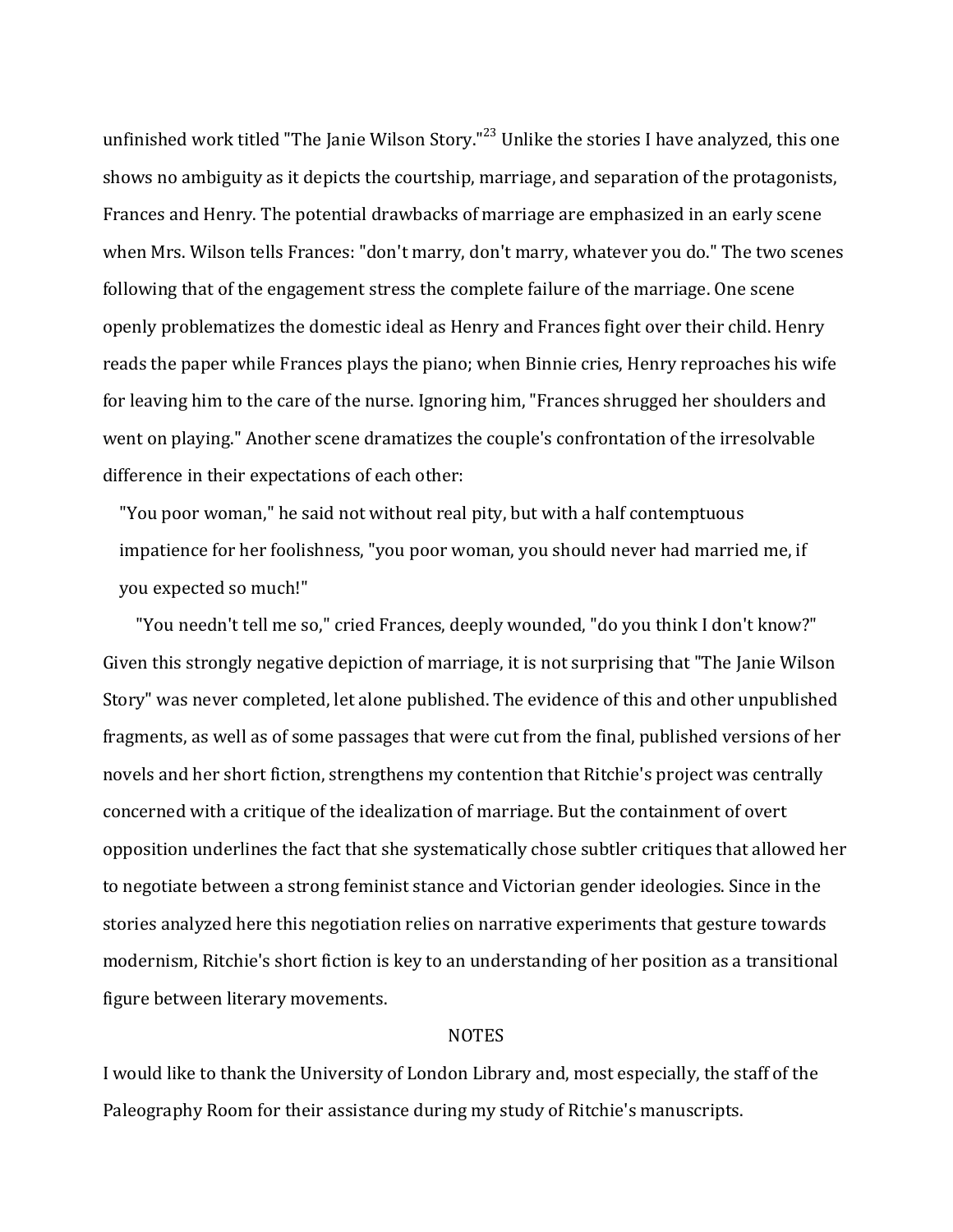<sup>1</sup> Anne Thackeray Ritchie, *The Village on the Cliff* (London: Smith, Elder, 1875), pp. 38-39.

 $2^2$  Carol Hanbery MacKay, the scholar who has paid the most attention to Ritchie, quotes Elizabeth Boyd in speaking of Ritchie as: "'the familiar friend of practically everybody who was anybody in the literary and artistic world of the Victorian era'" and says that "her list of correspondents reads like a Who's Who of literary figures, their parents, and descendants. It is again in her capacity as a link between generations that Anne makes her special contribution," in "'Only Connect': The Multiple Roles of Anne Thacheray Ritchie," The Library *Chronicle*, 30 (1985), 94.

 $3$  See my "Delicate Balances: Gender and Power in Anne Thackeray Ritchie's Non-Fiction." *Women's Writing*, 4, No. 1 (1997), 73-89.

<sup>4</sup> See Esther Schwartz-McKinzie, Introduction, *The Story of Elizabeth and Old Kensington* (Bristol: Thoemmes Press, 1995); and my "Interrogating the Female *Bildungsroman*: Anne Thackeray Ritchie's Marriage Fictions," in *Nineteenth-Century Feminisms* (forthcoming).

 $5$  See, for example, my articles, already cited. See also "Hate and Humor as Empathetic Whimsy in Anne Thackeray Ritchie," where MacKay stresses Ritchie's use of espièglerie, that is, her attempt "to transform anger into an aesthetic form that also communicates and serves others," in *Women's Studies: An Interdisciplinary Journal*, 15 (1988), 118. As MacKay points out, "throughout her canon, Ritchie uses self-deprecating humor to comment more broadly on confining structures or conventions that have been largely male-determined" (p. 119). Finally, see Schwartz-McKinzie's critical introduction to Ritchie's *The Story of Elizabeth and Old Kensington*, where she argues that Ritchie's representation of strong bonds between young and older single women "displace 'romance' as the emotional center of the narratives." thus subtly challenging Victorian ideologies of marriage (p. xxvii).

<sup>6</sup> Ritchie's essays on women writers collected in *A Book of Sybils: Mrs. Barbauld, Miss Edgeworth, Mrs. Opie, Miss Austen* (London: Smith, Elder, 1883) and in *Blackstick Papers* (London: Smith, Elder, 1908), her full-length work Madame de Sévigné, (London: Blackwood, 1881), her introductions to the reprints of several of Maria Edgeworth's novels as well as to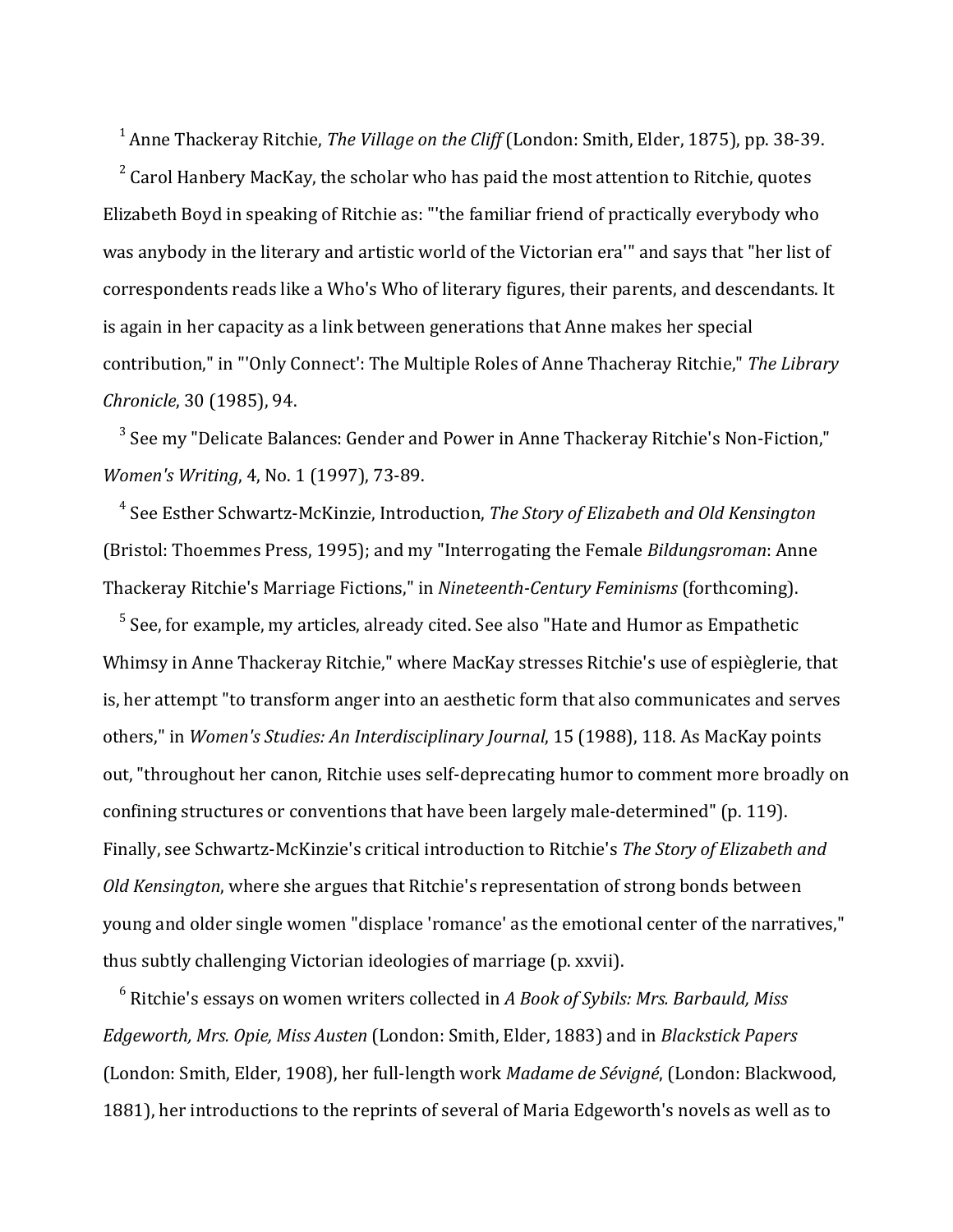Gaskell's *Cranford* and Mary Russell Mitford's *Our Village*, and her essay on Elizabeth Barrett Browning for *The Dictionary of National Biography*, vol. 3 (London: Smith, Elder, 1885), testify to her interest in chronicling a female literary tradition.

 $^7$  Schwartz-McKinzie, p. xii.

<sup>8</sup> MacKay, "The Thackeray Connection: Virginia Woolf's Aunt Anny," in *Virginia Woolf and Bloomsbury: A Centenary Celebration*, ed. Jane Marcus (Bloomington: Indiana University Press, 1987), pp. 84, 79, 75.

<sup>9</sup> MacKay, Introduction, *The Two Thackerays: Anne Thackeray Ritchie's Centenary Biographical Introductions to the Works of William Makepeace Thackeray*, by Anne Thackeray Ritchie (New York: AMS Press, 1988), p. lii.

 $10$  In "Anne Thackeray," her 1961 University of London Ph. D. dissertation, Jennie Huie remarked on the difference between Ritchie's use of long and short fictional forms: "using the form of the short story, [Ritchie] expresses more of her attitudes and opinions on contemporary life than she permits herself in the novel (p. 873).

<sup>11</sup> Ritchie, "Esther," "Sola," and "Out of the World," in *To Esther and Other Sketches* (London: Smith, Elder, 1869); "DaCapo," "A Postscript from a Stage Box," and "Fina's Aunt." in *Miss Williamson's Divagations* (London: Smith, Elder, 1881). Subsequent references to these stories will be cited parenthetically in the text.

 $12$  This story is one of Ritchie's first attempts at writing fiction for publication. As she notes, she had actually started writing much earlier:

I had written several novels and a tragedy by the age of fifteen, but then my father forbade me to waste my time any more scribbling, and desired me to read *other* people's books.

I never wrote any more except one short fairy tale, until one day my father said he had got a very nice subject for me, and that he thought I might now begin to write again.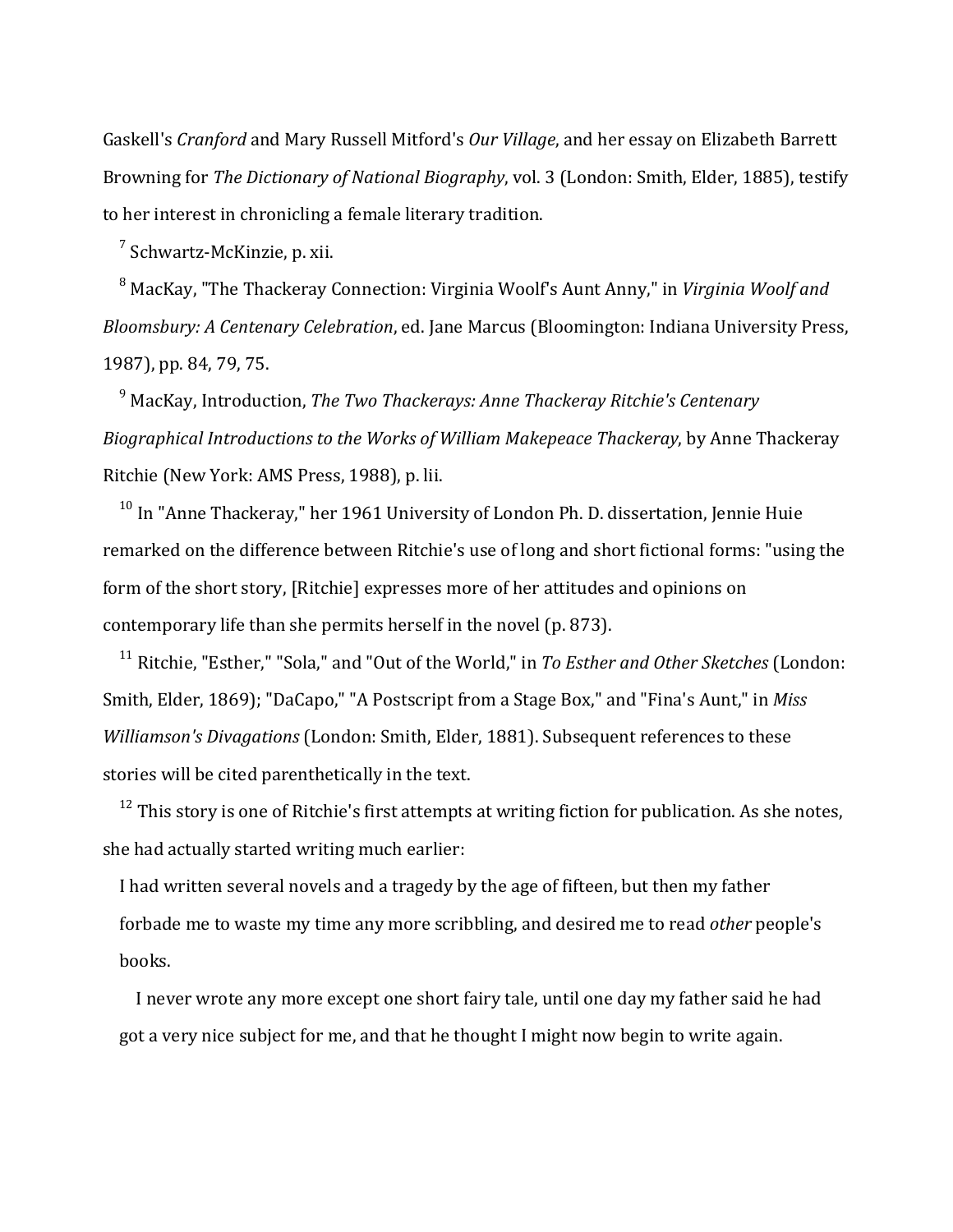In Ritchie, *Anne Thackeray Ritchie Journals and Letters*, ed. Abigail Burnham Bloom and John Maynard; biographical commentary and notes by Lillian F. Shankman (Columbus: Ohio State University Press, 1994), p. 65.

 $13$  As is often the case with her heroines—for example, with Elizabeth in *The Story of Elizabeth* or with Catherine in *The Village on the Cliff*—the main issue for Esther is choice between two men. But just as often the issue is choice between marriage and single life. In this story—as in several other instances—Ritchie examines the reasons why Esther's original choice was the wrong one and uses the trope of second chance in order to explore alternatives.

<sup>14</sup> J. Hillis Miller, *The Form of Victorian Fiction* (Notre Dame: University of Notre Dame Press, 1968), p. 63. In "Sola" and "Out of the World," also part of the collection *To Esther*, Ritchie continues to use this point of view, in Miller's terms, this "immanent omniscience" (p. 64). But in subsequent short fiction Ritchie shows a peculiar discomfort with standard omniscience. The fairy tales from the volume Five Old Friends and a Young Prince (1868) are all told from Miss Williamson's point of view, and the same is true of the stories in the volume Miss Williamson's Divagations (1881), which are all narrated by Miss Williamson. Although Miss Williamson is, on the surface, a traditional Victorian narrator who is close to Miller's notion of immanent omniscience, the fact that Ritchie gives her a personality, a biographical frame, a temporality within the stories, problematizes the very convention of omniscience.

<sup>15</sup> That she ultimately reprised the theme in "Da Capo" (1881), the sequel to "Sola" (1869), in the voice of Miss Williamson, indicates that she was still ambivalent about the treatment of the theme in "To Esther" and that she was still looking to point of view to help solve her doubts.

 $16$  As we will see, in a later story, "Fina's Aunt," Ritchie takes up a similar situation from a different point of view and articulates her ideological critique more explicitly.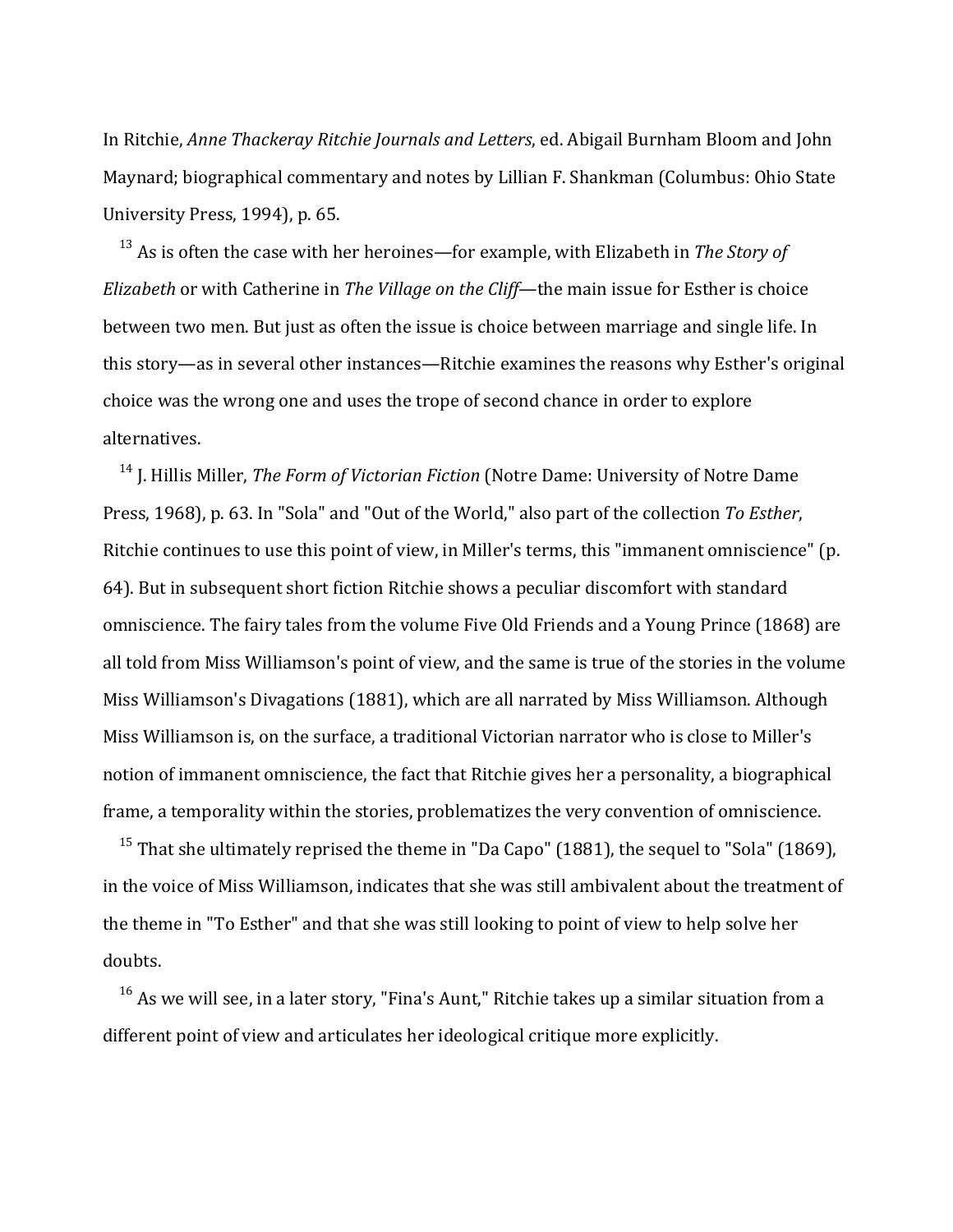<sup>17</sup> Ritchie. *The Literary Manuscripts of Lady (Anne Isabella) Ritchie*, University of London, London, MS. 508, Box 3, 2, iii (i), p. 14. The Ritchie archive deposited on permanent loan in the University of London library comprises five boxes of manuscripts in the form of exercise books, drafts, and fragments, as well as typeset materials and proofsheets. Besides much published material, there are a number of unfinished and unpublished pieces. The archive has been sorted and catalogued, and a seven-page handlist of these materials, complete with descriptions of the contents of each box, is available in the Paleography Room. This handlist was compiled in February 1981 by Joan Gibbs.

 $18$  In some stories, "Fina" and "Fina's Aunt," for example, Miss Williamson lives alone at a boarding house. In an unpublished story, "The House by the River," she works as financial secretary for a hospital. According to Huie, the characters of Miss Williamson and H. are based on Ritchie and her sister Minny. They "were suggested by Anny imagining Minny and herself to be in their late middle-age" (p. 183). This is not surprising since after Thackeray's death and before Minny's marriage to Leslie Stephen, the two sisters lived together, and Ritchie reportedly believed she would never marry.

 $19$  As Huie points out, "From an Island," which first appeared in the Cornhill Magazine between November 1868 and January 1869, "is the only story in the entire range, apart from those narrated from the omniscient point of view, in which Anne Thackeray adopts an authorial mask other than Miss Mary Williamson" (p. 868). Huie believes that this authorial figure gives readers the impression "of a dependable, sensible, practical, and observant person" (p. 869). While I would take issue with Huie's view that both Miss Williamson and H. "add much additional interest to the short stories" because "their participation contributes to the reality of the tales, for assuredly as we take them to be real human beings, we accept the veracity of their report and comments on the characters and events" (p. 871), I believe she rightly points out their importance in Ritchie's fiction.

<sup>20</sup> Audrey Jaffe, *Vanishing Points: Dickens, Narrative, and the Subject of Omniscience* (Berkeley: University of California Press, 1991), p. 15. Jaffe's brilliant discussion of Dickens's